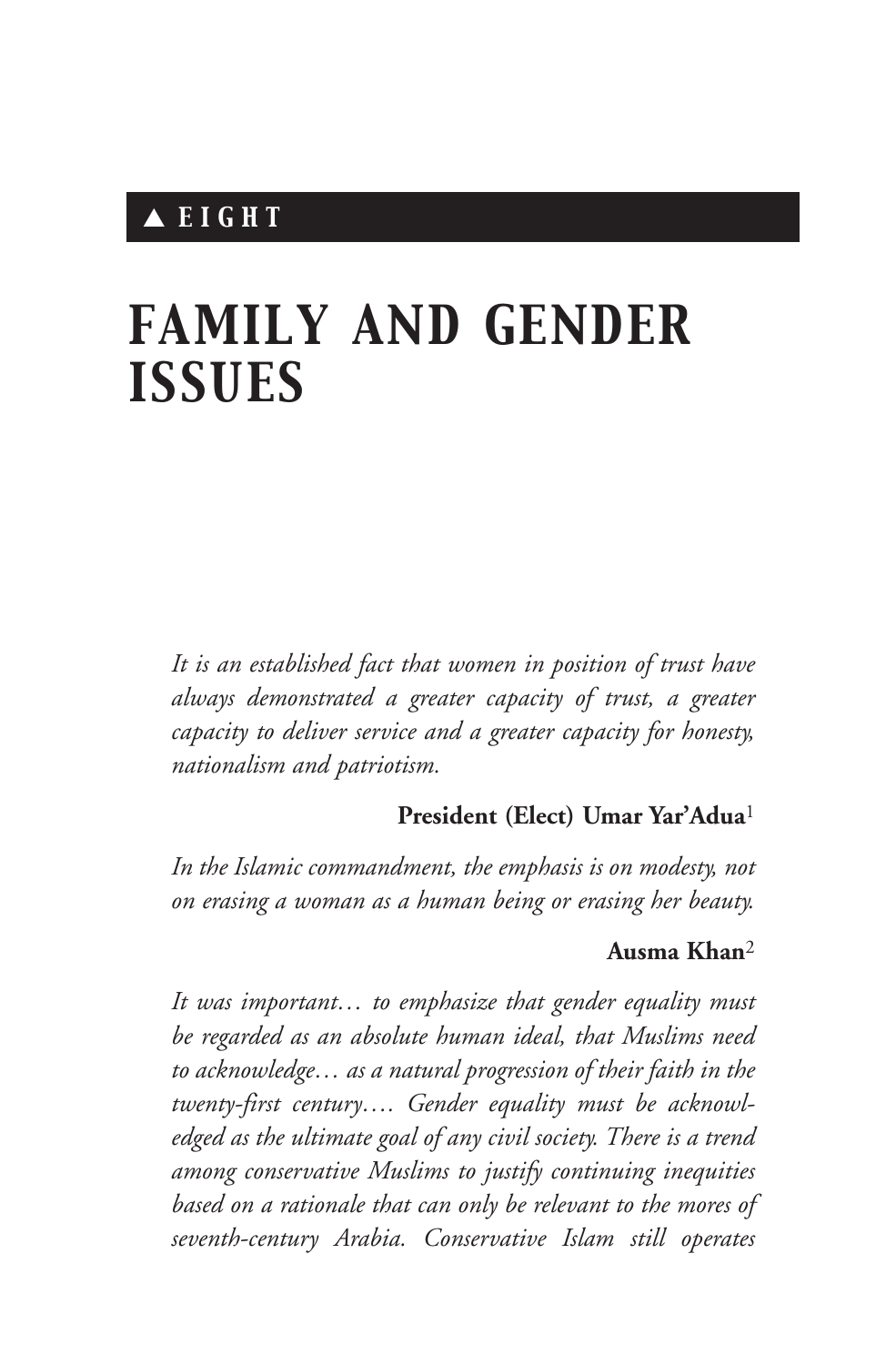*within the cultural framework of long ago. It is therefore imperative to recognize that the conditions justifying disparity in gender rights no longer exist and must be revisited as religious precepts.*

**Farzana Hassan**3

## ▲ *General Status and Role of Women* \_\_\_\_\_\_\_

For an "early" statement on the status of Muslim women I refer you first to the British Muslim Institute's *The Muslim Manifesto*. It contains two carefully crafted pages on women that must be read in the context of the entire document. I draw your attention to a few statements. It was approvingly observed that British Muslim women are "rapidly" increasing in both higher education and professions. The emphasis is on the women themselves: they themselves must develop an Islamic lifestyle. They need to "develop their talents and achieve their ambitions to the full, always guided by Islam." Among other things, they must "play a major part in the public life of the Muslim community." These things will only happen if they have their own platform. Hence, the authors recommended establishing a Council of Muslim Women.

Every chapter of this document ends with a maxim, this one typically Muslim: "Muslim women have a higher and nobler place in society than the so-called 'emancipated' women have in the West."4 I have good reason to suspect that this "higher and nobler place" is raising children in the home and thus influencing the future of the society and nation. After all is said and done and all these prestigious ambitions achieved, the most noble is still that most ancient occupation of all, the nurture of children. Muslims are not impressed with families where the mother, the one considered hardwired to care for child and home, works outside the home at the expense of her personal presence among her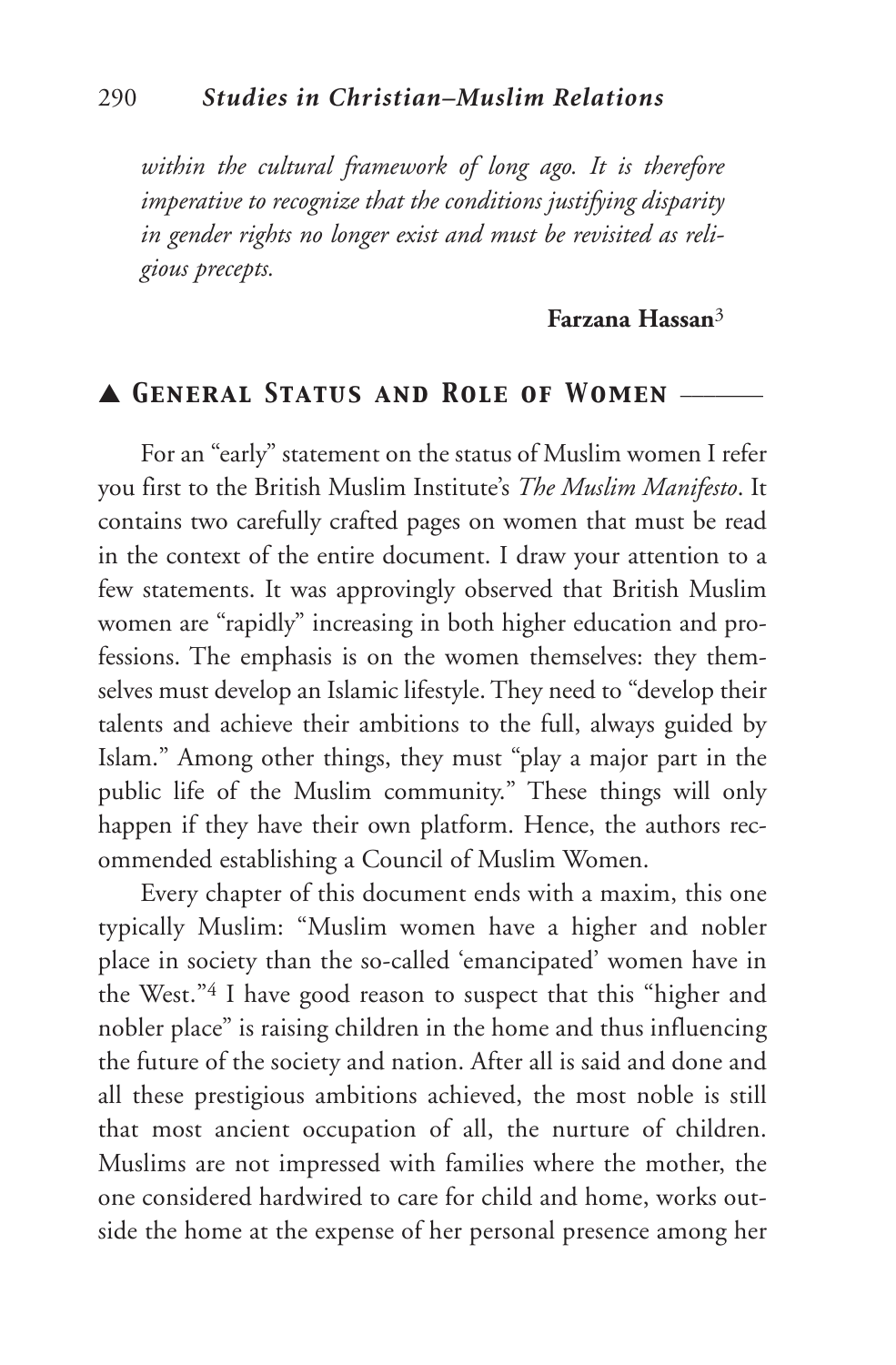children. You will have learned that from earlier volumes in the series<sup>5</sup>

Turning now to the Organisation of Islamic Conference (OIC), its Dakar Communique of March, 2008, called for drafting a "Covenant on Women's Rights in Islam" [par. 105]. Various OIC bodies held conferences on women's issues through the years. A perusal will quickly show a strong awareness among the leaders that all has not been well with women and a strong determination to elevate their status and their rights. In November, 2008, it was decided to begin a programme "for *re-*activating the role of women in the development of their Islamic societies."6 I urge you to read this document to get a full appreciation of the emphasis placed on women and their rights.

In his lecture at Columbia University, Ihsanoglu stated, "The Charter does not neglect the pressing social issues prevalent in the member states, and gives due consideration to the efforts related to the promotion of the role of the family. It uplifts the role of women to ensure their full participation in all spheres of life. It also emphasizes the importance of the sound upbringing of youth and children. In short, the new OIC Charter has sought to write the blueprint for an enlightened future to the Muslim world." "A great deal of the efforts of the OIC is now directed toward human development in the socio-economic spheres…, providing health services to newborns and mothers all around the Muslim World…and elevating the status of women."7 I could quote OIC document upon document, all of them exhibiting this elevating spirit, but these representative samples must suffice.8 The devil is in the details and, unfortunately, they are not there in these documents. So we are left with a vague impression of an elevating spirit without details. That may be good propaganda, which is all OIC is about, according to Mohamad Rachid, but it leaves us in the dark as to just where things are going.

Rachid emphasizes that Islam focuses on harmony and peace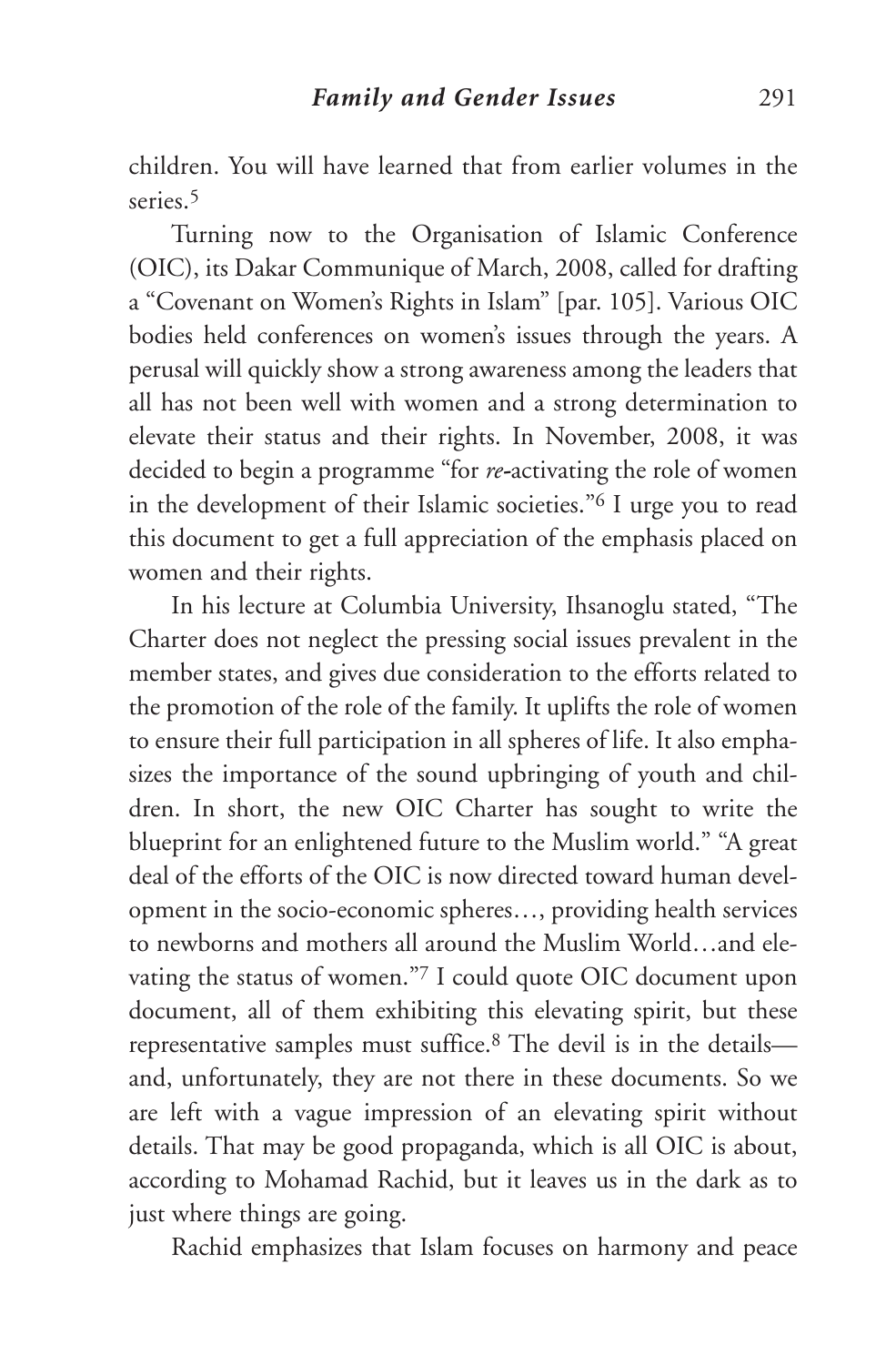between the genders, not on differences. Instead of adversarial relationships, it turns men and women into equal partners, though with different functions that go along with their physical differences. There is an equality of honour, in religion and before the law. Women are free to manage their own finances and to own businesses and properties. They can go into politics and everywhere else. But all of this is voluntary. Women are not *forced* to go out and work, since the man is responsible for the family finances. To prove his point, Rachid reminds us of Asian Muslim countries having had female heads of state, while the largest Islamic society in North America has a woman as president.9 Several Muslim countries have had female prime ministers or presidents: Pakistan, Turkey, Senegal, Indonesia. Bangladesh just elected their second female Prime Minister, with the first having been elected twice, while the current one, Sheikh Hasina, was enthroned only recently. What does that say for the Muslim world in contrast to the world's champion of democracy?

However, when there are children, the family becomes crucial. Yes to the above, room for women everywhere, but the *ideal* situation is for the man to work outside to care for the family's economic needs, while the woman stays at home to raise the children. Though this task may be belittled and despised in some societies, in Islam this is a most honourable occupation. "The emotional side of the family is as important as the economic side, if not superior to it." $10$ 

Nigerian Christians and Muslims hold very similar general views in this respect. Women are free to work in all spheres and at all levels. The St. Piran's Anglican Church of Jos to which I belonged for almost two decades, is filled with married women who have made their mark in the professional, business and political spheres in an impressive way. Hannatu Monday is the perfect BZ representative advocate for the "total woman" who is involved at all societal fronts but also is the soul of the family and home.11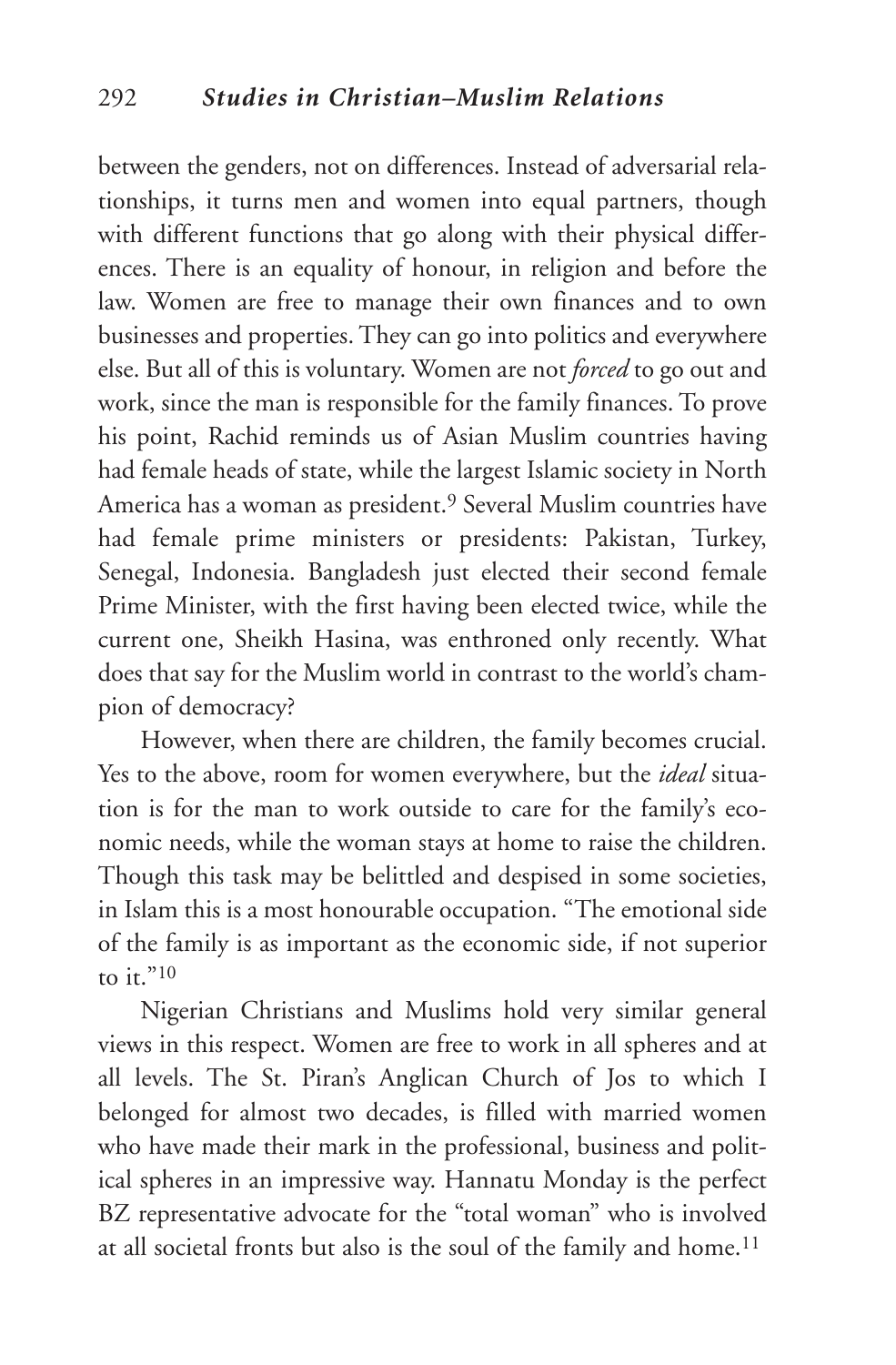Jenny Jacob runs a column in *The Light Bearer* of COCIN under the title "Virtuous Woman." She features all kinds of women successful in modern Nigeria and beyond and clearly admires them for their achievements. It is important to realize that these articles occur in a publication dominated by men who could easily prevent them from appearing and owned by a denomination dominated by more men who could have done the same. The continued appearance of the column is an indication of how COCIN encourages the advancement of women. At the same time, the paper continues to uphold their domestic importance in ways similar to Islam.12

Gender equality does not sit well with all Muslims, of course. At the global level, I point you to a statement by Fazl Hadi Shinwari, at the time a chief justice in Afghanistan's Supreme Court and an Islamist, "that sharia rejects three crucial freedoms those of expression, religion and equality of the sexes." But, then, what else would you expect from an Islamist? Nina Shea summarizes the position of women under a number of Muslim regimes. The honourable position of women demands that they be protected. So this honourable creature ends up with "varying degrees of gender segregation rules"— dress codes, barred from traveling without a male custodian, forbidden to drive. In some of these situations her standing before the court is less than that of a man, and she may be seen as "temperamental and lacking in reason and for this reason may be barred from being a judge and from other areas of employment."13 No wonder OIC is worried and is trying to make amends. Such situations do little to enhance the image of Islam, one of its major concerns these days.

Neither does the notion go over well with some *Nigerian* Muslims. When the Kaduna State Governor, a Muslim, appointed a Christian woman chairperson to a commission that included Muslim men, one of them, Yahaya Jinadu, harassed her, stating that they could not submit to a woman leader. The late Abubukar Gumi stated repeatedly that he would not tolerate a woman presi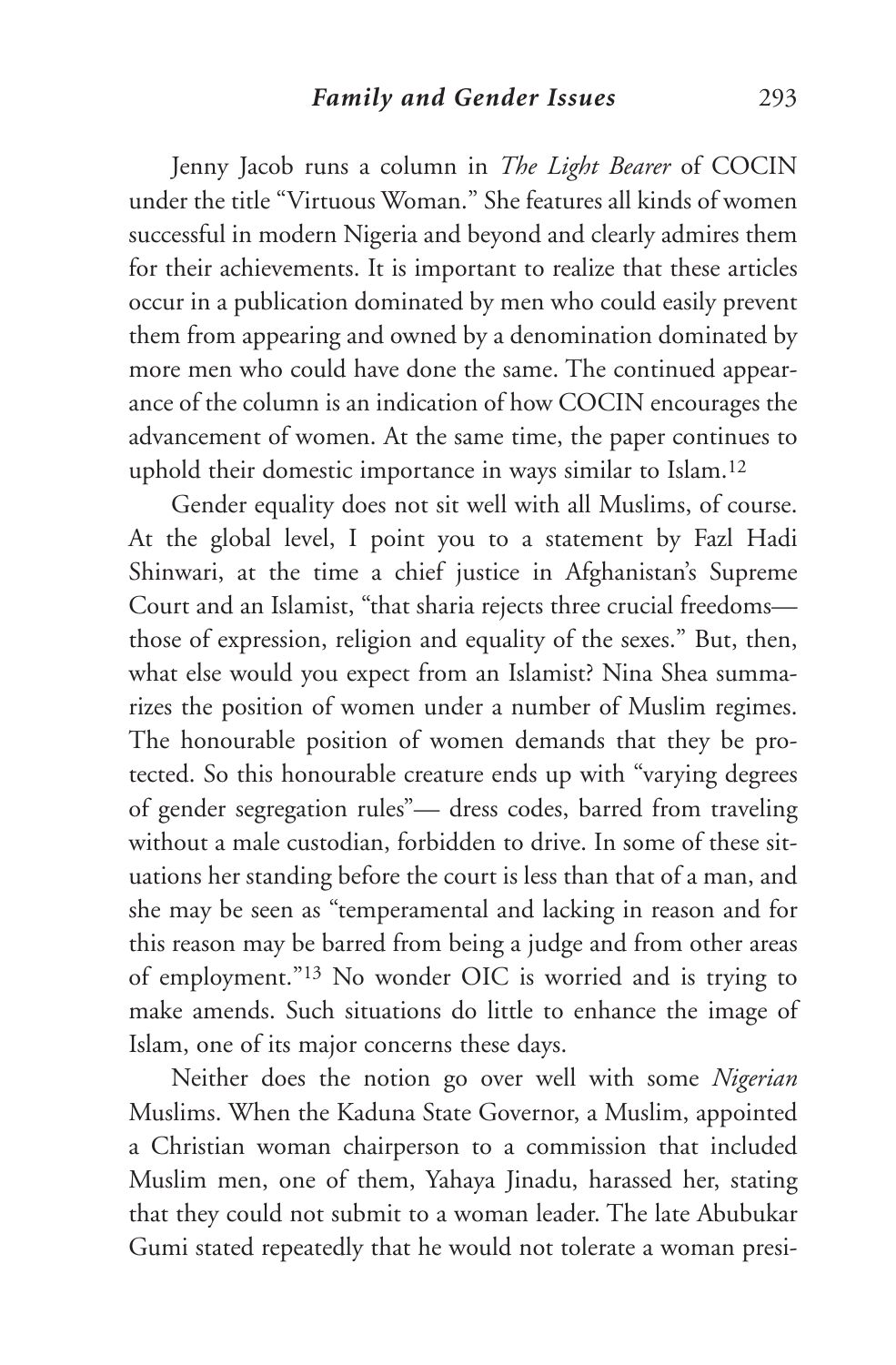dent.14 Even highly placed judges like Kwara State Grand Khadi Abdulkadir Orire describe the obedient wife in terms acceptable to few outside of that community. He compares the relationship of husband to wife as that of a farmer to the soil in such gross manner that I do not care to repeat it, even though in a major NIREC paper he offers eloquent pronouncements on human rights. While they pay lip service to the freedom of women to participate fully in society, the bottom line always comes down to raising the family. If this sounds demeaning to most Westerners, to the Muslim this is a most honourable and most responsible task upon which the future of the nation depends. Even some Muslim women write in that spirit. The woman, first and foremost a homemaker and nurturer of the next generation. It does not get more honourable than that.

The problem, according to one lady, Rabi Wali, is that even in the above theoretical status of honour, women cannot feel secure. In fact, they seem to do most of the work and form the "backbone of the economy." Far more is demanded from them than the above would lead one to expect, even contributing to the family's financial needs, officially the responsibility of the husband. She is basically a mere "commodity" who is discarded once her beauty has faded. She has no right to education. The whole situation is buttressed by "misquoted and misinterpreted verses and *hadiths.*" Well, read the materials in this endnote to refresh your memory.<sup>15</sup> For the most part, it is not a pretty picture. But Muslims, including the victims, tend not to discuss these problems. Throughout this series we have come across Muslim denials about things that should not occur, but do. Muslims are tolerant; *therefore* there is no persecution. Muslims honour women; *therefore* they do not abuse them in any way. When the Dutch Moroccan Saida Elhantale confided to others that she had been sexually abused, they were shocked to hear this admission. She commented, "In our culture, such things should not occur. We don't even talk about it. Therefore it does not happen."16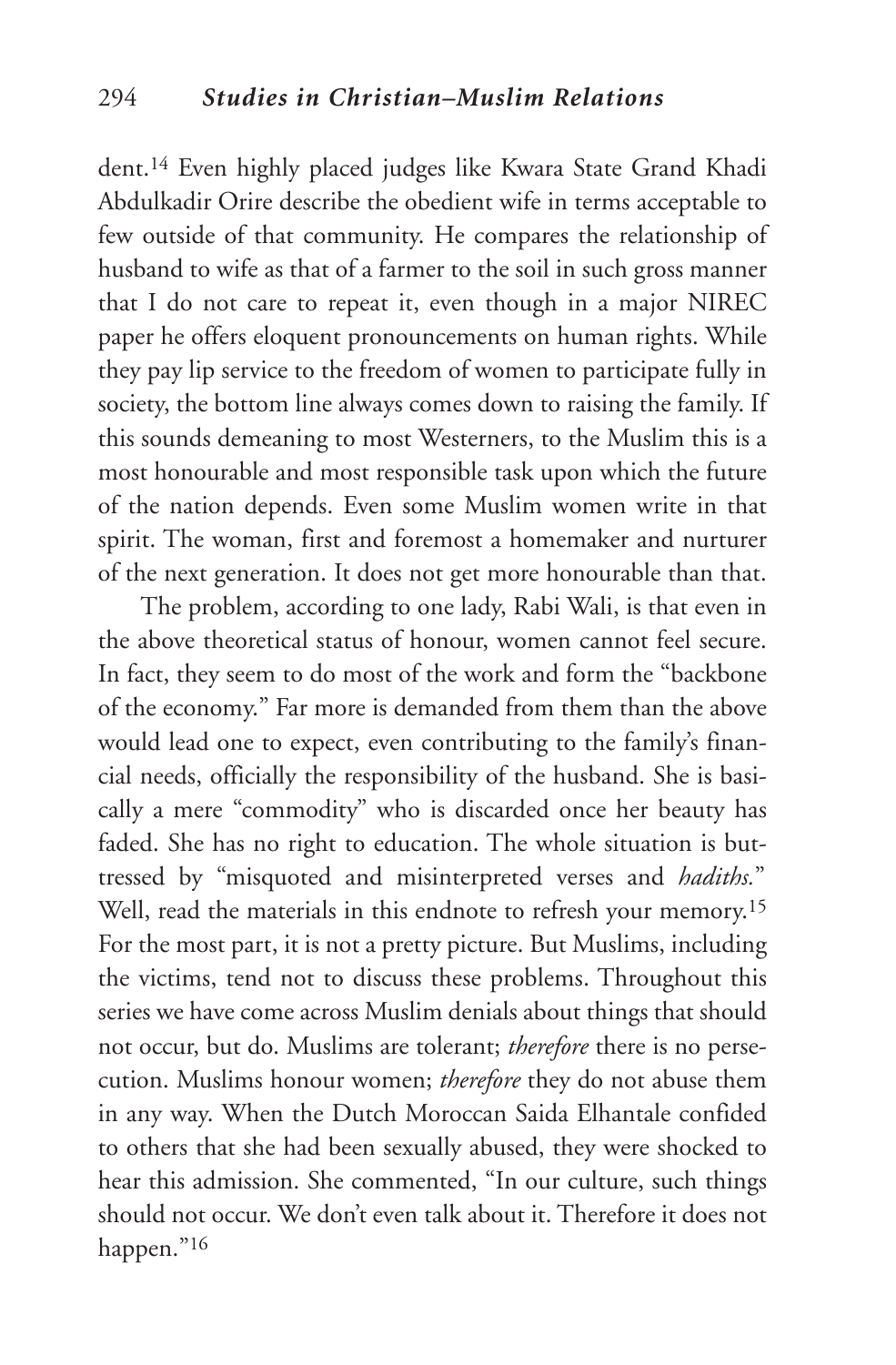When these equal and honourable women in the form of the Association of Divorcees, Widows and Orphans tried to call attention to their plight in Kano by means of a demonstration, they were prevented from holding it by Director General of the sharia police, the *Hisbah*, Saidu Dukawa. In addition to security concerns, he said "the idea of street protests were 'un-Islamic,' and 'morally wrong.' Never in the history of Islam have women taken to the street to press for their demands.'" "They feared the demonstration would 'ridicule Kano in the eyes of the world.'"17 This is in sharp contrast to Saida Elhantali, who also organized women. As the Kano ladies were up against the honour of Kano, Elhantali ran into problems created by the honour of the family. Probably because she was infected by the freedom-loving Dutch, she did not give in as did the Kano ladies. She bluntly dismissed the concern: "According to her, this family honour that must be upheld has little to do with religion. In her eyes it is more a matter of the culture of mostly uneducated and illiterate people."18 Regarding female oppression by their Muslim husbands, she explained, "When fundamentalists tell me that we women are reprehensible, it is precisely out of Islam that I counter their arguments. Islam teaches that women should stand up for themselves. It is men who oppress us, not the religion."19

Nigeria, too, does not lack strident females who publish statements about the high social status of women in Islam and about their fully equal rights. We have our Fatima Zubair, who insists that women have the "fundamental right to exercise… [their] abilities in all areas of human activities." As one would expect, she was promptly challenged by threatened men who wanted to place limits on female freedom.20 The situation again evokes the question whether this is Islam or just Muslims pushing their own traditional tribal thing. For Muslims the answer depends on which side of the fence you find yourself. Rachid would dismiss these restrictive views impatiently as traditional culture, not Islam; in fact, *anti*-Islam.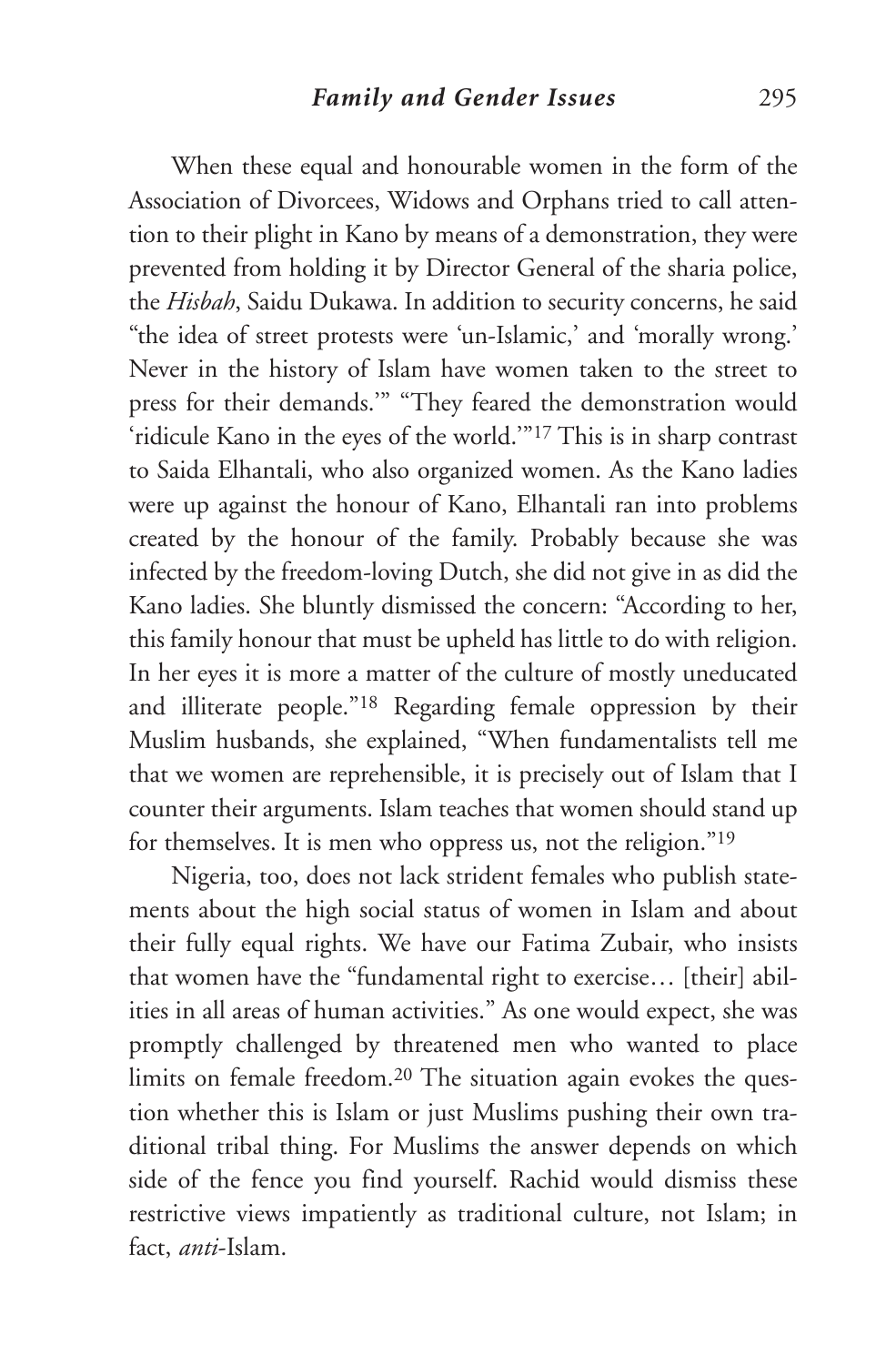Enter the Zamfara-style sharia, that great liberator of all mankind and, ostensibly, all womankind. How do women fare under its administration? I ask you to check it out for yourself in earlier volumes, following this extensive endnote.<sup>21</sup> From those readings you know that there is a wide-ranging common mind about both the domestic and societal roles of women among both Christians and Muslims. There is also a large number of women, again from both religions, that regard the new sharia oppressive and restraining.

In May, 2007, during his days as President Elect, Umar Yar'Addua indicated a positive attitude towards the role of women. He met with an unidentified women's delegation led by Inna Ciroma, a member of the outgoing Federal Cabinet. Discussing the issue of women's participation in his upcoming government, he said, "I share the conviction of President Olusegun Obasanjo and that of the PDP, that the space needs to be expanded for women to participate." He added that he has confidence in the ability of the womenfolk to perform any responsibility most creditably, pointing out that "this has been demonstrated by our sisters who have the opportunity to serve in the present government." "It is an established fact that women in position of trust have always demonstrated a greater capacity of trust, a greater capacity to deliver service and a greater capacity for honesty, nationalism and patriotism."22

In unity lies our strength. I advise Christian and Muslim women to unite in so far as they agree on the oppressive nature of the literalist version of sharia. Whether you wish to withdraw or reform that sharia, a united front will provide you with the power to effect it. In view of the deep-seated and irretractable nature of the problem in Nigeria, you need to devise a programme of radical action that touches the *radix* or root of their situation. Perhaps you need to call in the services of our friend Shehu Sani, who could perhaps help you with the production of creative drama that depicts the situation not only, but that also fires up the imagination to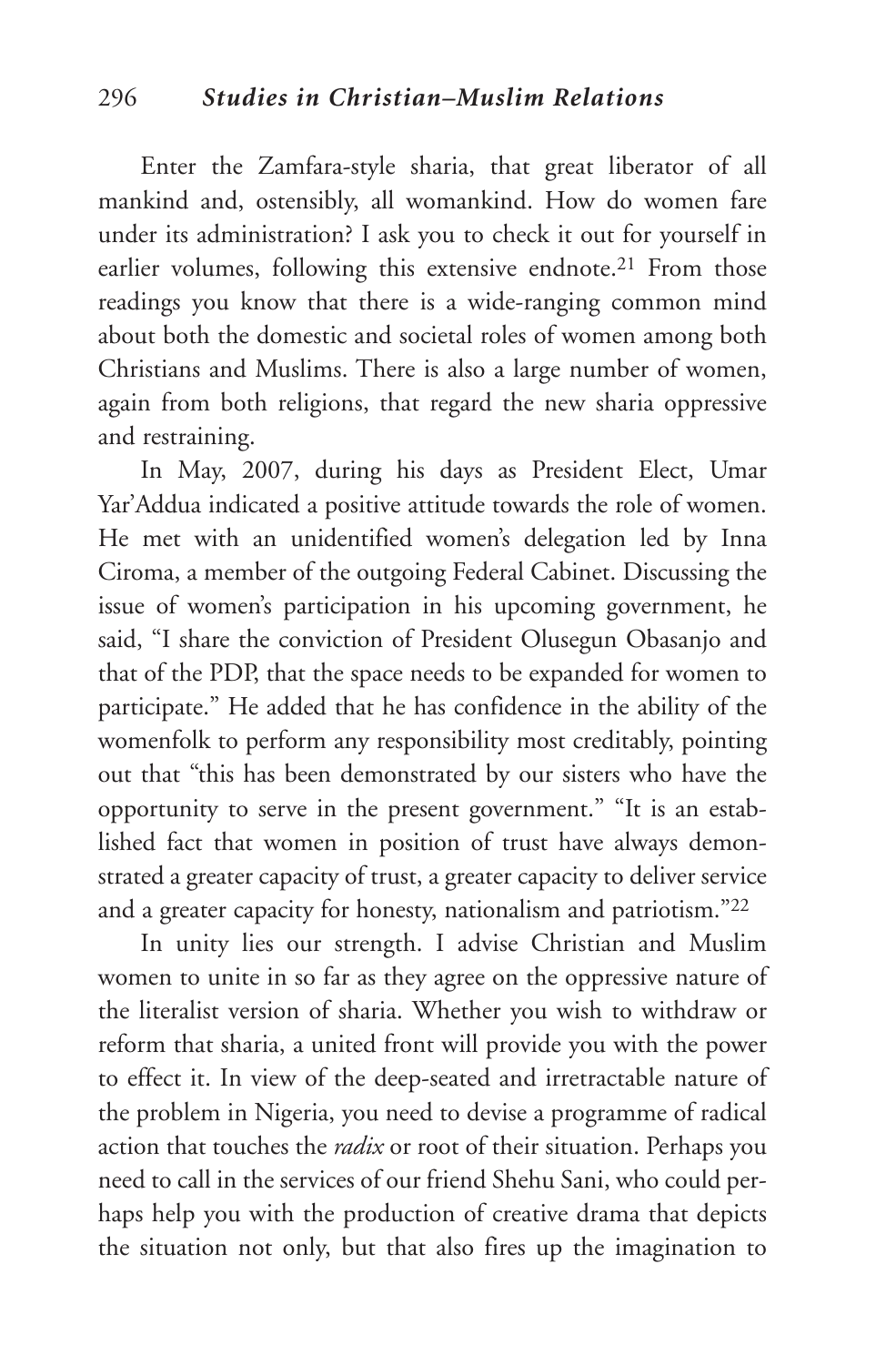move beyond drama towards creative solutions. This requires outof-the-box thinking. Women, you can do it. You have the support of your respective dynamic religions. Utilize their dynamic spiritual resources of faith and prayer and remember the words of Elhantali: It is the men who oppress you, not your religion. Even more important: Remember the words of the Old Testament *Attaurat* <sup>23</sup> given to both women and men equally: Subdue and rule the world—through the cradle and beyond.

I end this section with the pronouncements on women by the AFREG in its Action Plan. The bottom line is expressed in the top line of the section "Gender and Development:" "Provide equal opportunities for male and female to contribute to governance and development."24 The actions to be taken towards that end are the following:

1. Recognize and support women as community leaders and as development agents.

2. Build a clear vision for gender and development that is rooted in Africa, not just mirroring what is happening elsewhere in the world.

3. Churches should create policies which ensure active participation of women in development activities and decision making.

4. In view of gender being critical to good governance and development, *a paradigm shift is needed,* where both male and female have equal opportunities at every level (home, school, church, marketplace, etc.).

5. The church and communities should affirm women and acknowledge their role in development projects.

6.The church and communities should create opportunities to mentor young people towards their gender sensitive personal development.

7. Create conducive working environments, which would enable women to empower themselves in their contexts.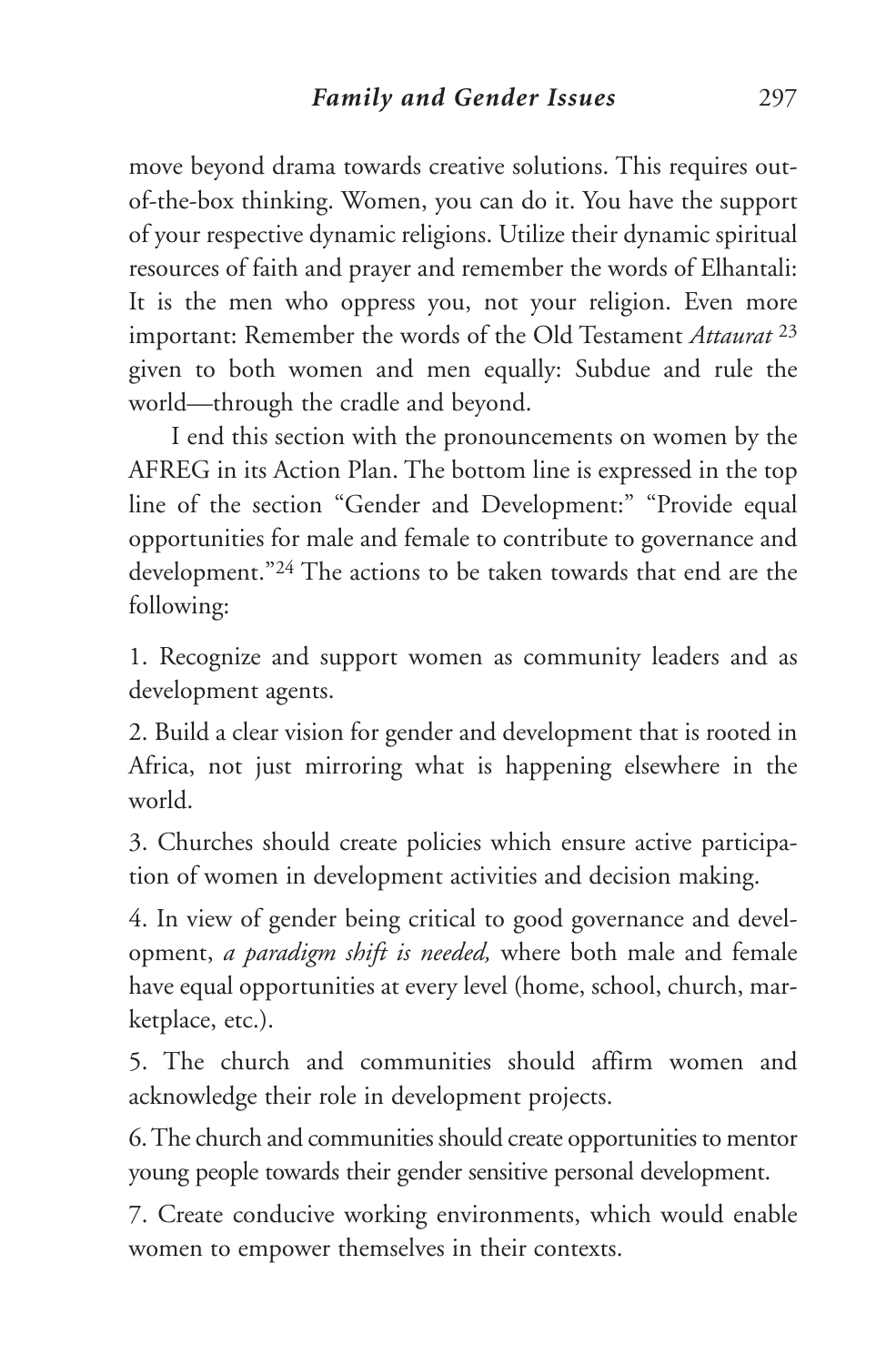In these points there is no reference to the domestic role of women. This does not necessarily mean a downgrading of that role. This is a political document dealing with an area of culture where women are scarce. So steps need to be taken to change that situation. Though the recommended steps are fair enough and I support them, I do wonder whether something more radical needs to be said. The insistence on an African model is right on. I suspect that is directed towards the secular human rights and women's liberation models that parade themselves as modern, universal and global. There is the expressed need for a paradigm shift. That, of course, is what I am pleading for in all these chapters, but if not in a secular direction, then which way? Such a shift holds the potential for more drastic measures than this mild document is proposing. A little more detail would have been helpful to compare them with mine.

*I would like to hear an evaluation and critique of these seven steps by a group of young educated women*.

## ▲ *Abductions and Forced Marriages* \_\_\_\_\_\_\_\_

I now turn to a long-standing controversy between Christians and Muslims about forcing mixed marriage on Christian girls**.** Christians do not favour mixed marriage with Muslims, but they are offended by the fact that Muslims allow their men to marry Christian women, but not vice versa. Christians regard this as part of the all-embracing *jihad* and are offended by the practice.25 The stories are many and varied. There is the story of Elizabeth Nmadu, a 20-year old Christian girl whose Muslim father tried to force her to marry a Muslim.26 Her story is told in Appendix 97. Sometimes these stories are intertwined with riots as in the case of Catherine Abban and the Potiskum riot of 1994.27 See Appendix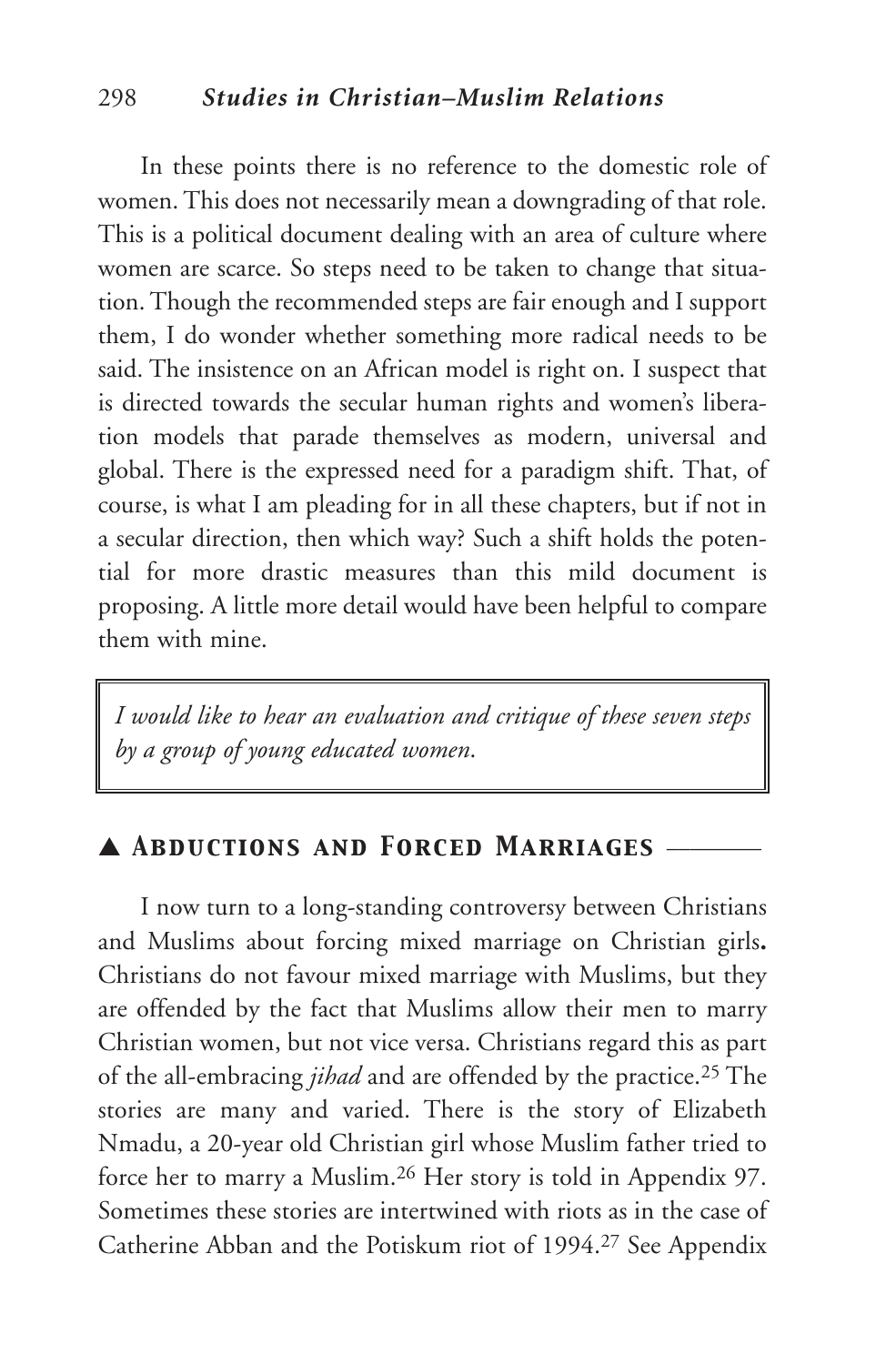98. Another Christian woman Sa'adatu was married by choice to Simon Adamu, also a Christian. A drama ensued when her Muslim father wanted to force a Muslim husband on her. For the details of the story follow this endnote.28 These incidents have not stopped with the new sharia. There are the almost unbelievable AZ stories of abductions or kidnapping of girls or even women for similar purpose!<sup>29</sup> Neither are they confined to Nigeria.<sup>30</sup> These stories are not the result of evil rumour mongering; they are for real, they happen!

We can continue to ask whether this is Islam or erring Muslims, but the issue is becoming old and tiring These horrors are perpetrated by Muslims in the name of Islam and moderate Muslims are not stopping them or publicly condemning them. One is forced to ask where this ethereal Islam is that cannot be blamed for anything. Does it exist at all, anywhere, in any shape or form? Wherever it is, the flesh-and-blood moderate Muslim community cannot reject responsibility as long as it does not resist such atrocities and put a stop to them. Or are even these so-called "moderates" as ethereal as Islam itself? Muslims, things just don't add up!

# ▲ *Moral Issues and the Question of (De-)regulation* \_\_\_\_\_\_\_\_\_\_\_\_\_\_\_\_\_\_\_\_\_\_\_\_\_\_\_\_\_\_\_\_\_\_

From the global perspective, the infamous Nigerian adultery cases generated by the new sharia regime at its inception represented the more spectacular aspect of the initiative.31 After all, sexual relations are the most intimate of all gender relations.The human rights movement, represented mostly by Nigerian lawyers, immediately jumped into the fray, mostly on basis of secular individualistic rights perspectives. Trained as secular lawyers, they had little sympathy for or even understanding of a basic motivation of the people towards sharia, namely to revive the economy and to halt moral deterioration at every front.32 Sharia is to squash any virus that threatens the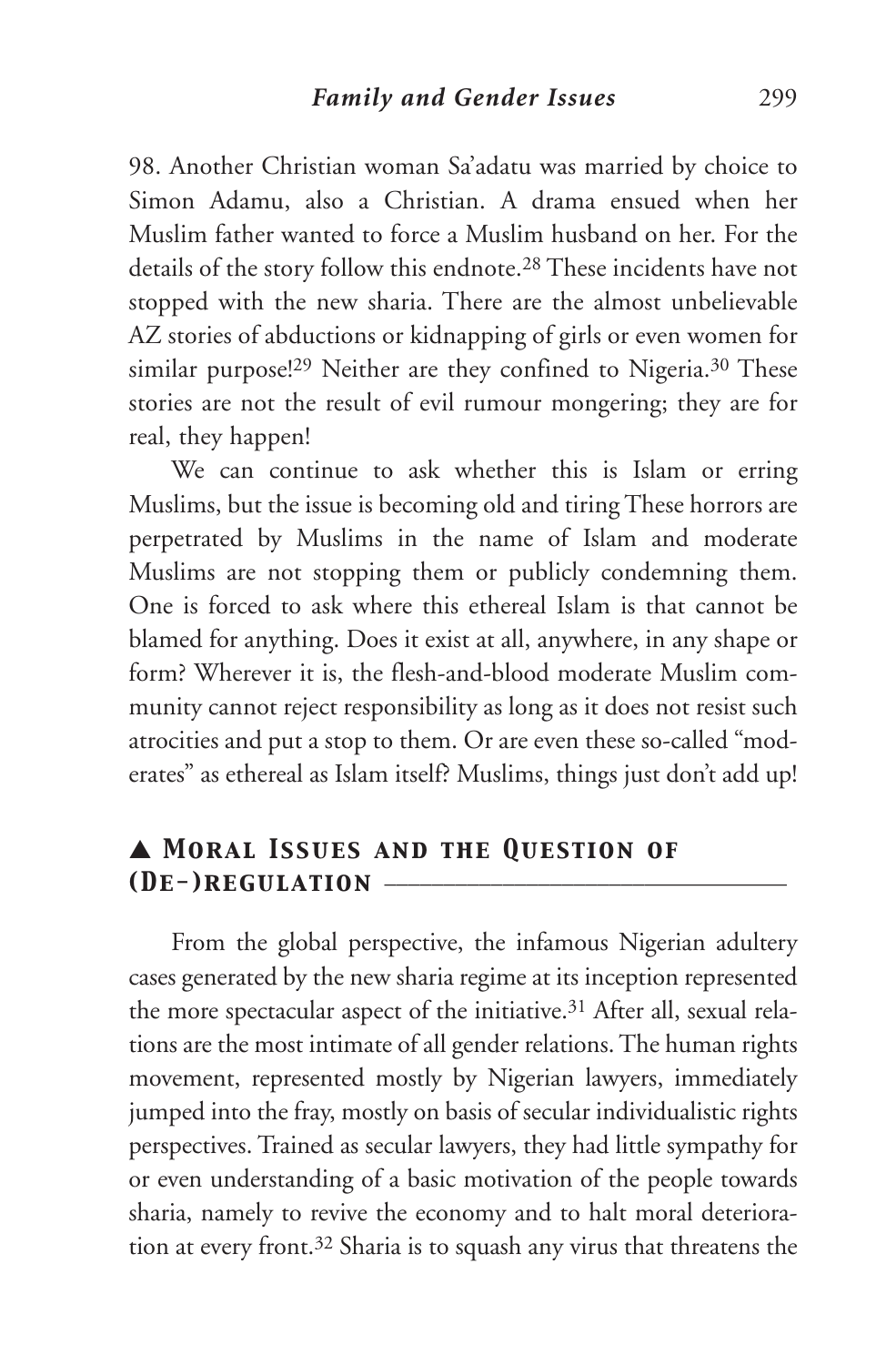harmony of the community before it infects all. It aims to protect the family as the "most important social institution responsible for the upbringing of the next generation….The sharia is therefore very strict with regard to the protection of the family. There is severe punishment for adultery…." Its measures are as much designed for prevention or deterrence as punitive, a perspective that also pervades the Old Testament.33 *It is a perspective that takes sexual behaviour out of the private into the sphere of public concern and responsibility, since it has such a potentially destructive impact on society.* As Ibrahim Sulaiman put it, "The State must give full recognition to the Islamic value system. All things Islam declares to be morally good, such as worship in its widest sense, public decency and others, must be regarded as such by the state."34

The infamous cases grew into terrible legal muddles. Western trained Common Law lawyers challenging poorly trained local sharia judges under the blinding lights of TV cameras ensured chaos. Both systems were at their worst. Individualist human rights were pitted against a communalist or collectivist worldview, while the haughty secular West was there in full force, looking for every chance to pounce upon and humiliate Islam and its sharia. The world was given a ringside seat to what became a full-fledged circus. It was an impossible situation that could not but end with the acquittal of the accused. Most of us are happy with the acquittals, I should think. Given the Nigerian situation, the verdict was to be expected, just as President Obasanjo predicted.35

But all that outside interference was no way to jumpstart the new sharia.

*There is need for the development of a more appropriate perspective that includes both preventive and punitive aspects of justice, a rights perspective that includes responsibilities and communal as well as individual rights. All of that should be subjected to a more histor-*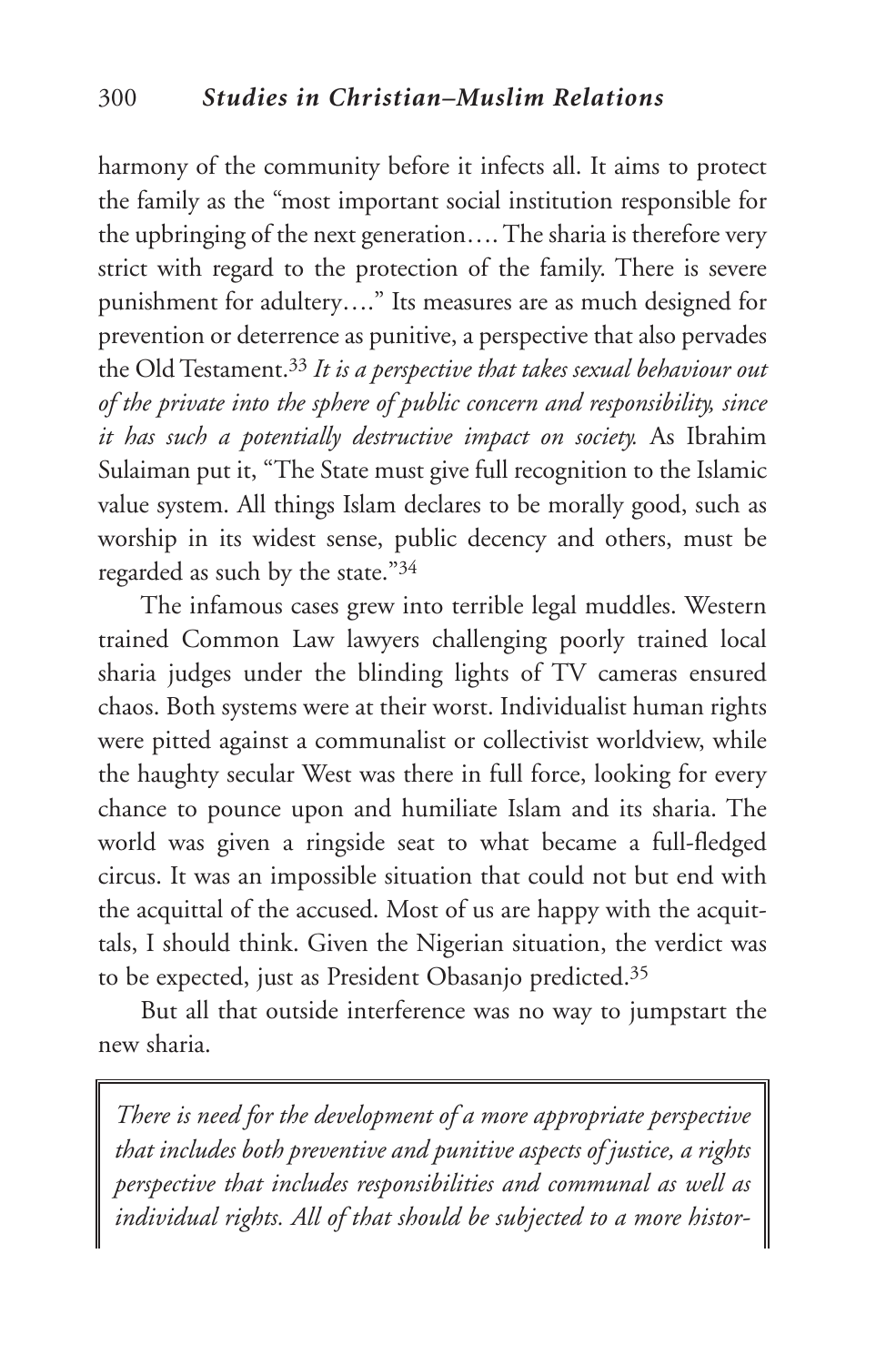*ical, contextual and less literalist reading of the orthodox sharia sources that takes into consideration all the elements of an offense. These are all issues I have discussed previously. And since Islam by nature welcomes new scientific developments, DNA evidence should from here on be routinely included. I know that some of these issues are already being worked on by the appropriate sharia state authorities.*

Difficult as they may be, the above are simply unavoidable issues. An important one relates to a popular Hausa proverb, "*Rigakafi ya fi magani"* [Prevention is better than cure]. Should we adopt prevention as a major legal principle? The sharia includes it, but Christians should also decide on the issue. There is need to come to an agreement here, for it could lead to laws more intrusive than are currently on the Nigerian books. For example, if alcohol often leads to dangerous behaviour, should drinking it be prohibited? If indiscriminate sex leads to social chaos, should it be prohibited or, at least, somehow discouraged? In the words of former Canadian Prime Minister Pierre Trudeau, does the government have any business in the nation's bedrooms? Islam says "yes" to all three questions. If not, on what basis? Do privacy concerns trump public chaos? Does the personal and individual trump the communal?

It is the old question of regulation versus deregulation. Preventive regulation is common in the economic sector. In fact, during the current global economic meltdown of 2008, Alan Greenspan, the former chief of the US Federal Reserve, publicly confessed he had been wrong in opposing increased regulation of the US economy, a policy that might have prevented global chaos. Governments across the globe are battling illegal drugs. Lateef Adegbite asked, "If government considers it necessary to establish para-military agencies to check trafficking in drugs or corruption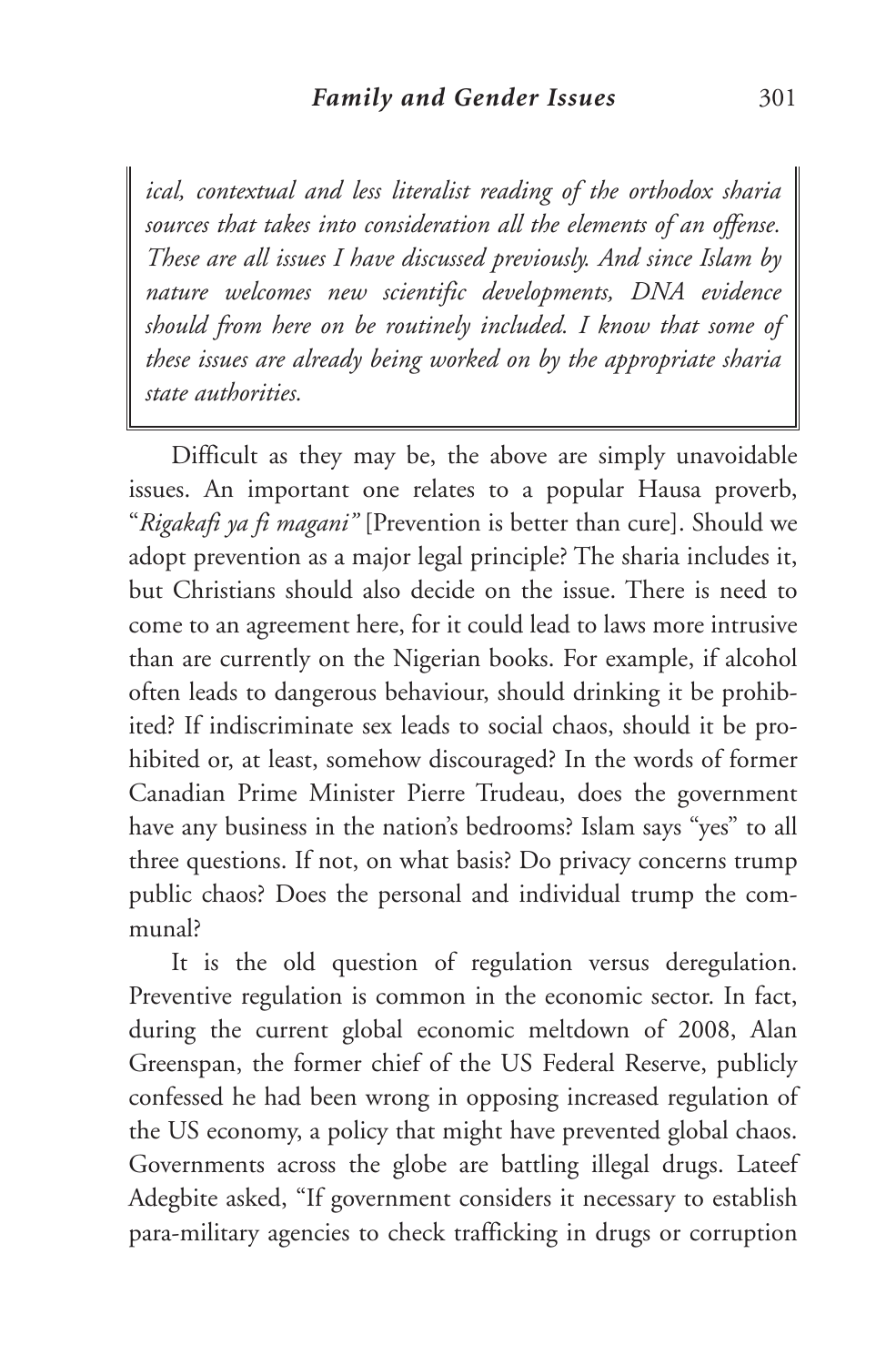in financial and economic matters, crimes that, in comparison with religious misuse, are less incendiary, there is no justification for not setting up religious police. It is an enforcement agency long overdue."36 Nigerian Christians would challenge such a provision, but on what logical basis? In Canada, deregulation of sex in the name of privacy is one of the factors that is leading to sexual, family, social and cultural chaos.

*But it must be realized that regulation can also cause chaos.* The war against drugs has not reduced drug traffic but definitely has increased drug-related chaos. Prohibition outlawed alcohol in the US, but it created another chaotic illegal world and had to be abandoned. Nigeria is not the West and has to devise its own answers, but it *is* part of the human race whose global experience it cannot ignore. Its approach has to be hammered out on the two anvils of Christian-Muslim dialogue and of human experience. Both religions take experience seriously.37 Social policy must be based on the reality of a human nature that always finds ways to resist, abuse or circumvent the positive intent of public policy, whether regulation or deregulation. You often have to be satisfied with compromise or half-solution.

We should not forget Zakzaki's school of thought that rejects the Zamfara sharia because the timing was wrong. It should come *after* all the utopia-like social conditions have been put in place. According to this opinion, sharia regulation at this time of social demoralization will only lead to a cruel judiciary that ignores harsh circumstances that may have led to crime. Kabiru Saleh of Kaduna also expected utopian conditions to be in place *before* sharia can ever work! <sup>38</sup> All I can say to that is, "Dream on, brother!" How does he c.s. expect society to reach the required level? *This opinion amounts to an admission that sharia cannot do it*. So, there are many reasons to be careful about issues of (de)regulation and not to jump to conclusions too hastily or determine public policy prematurely.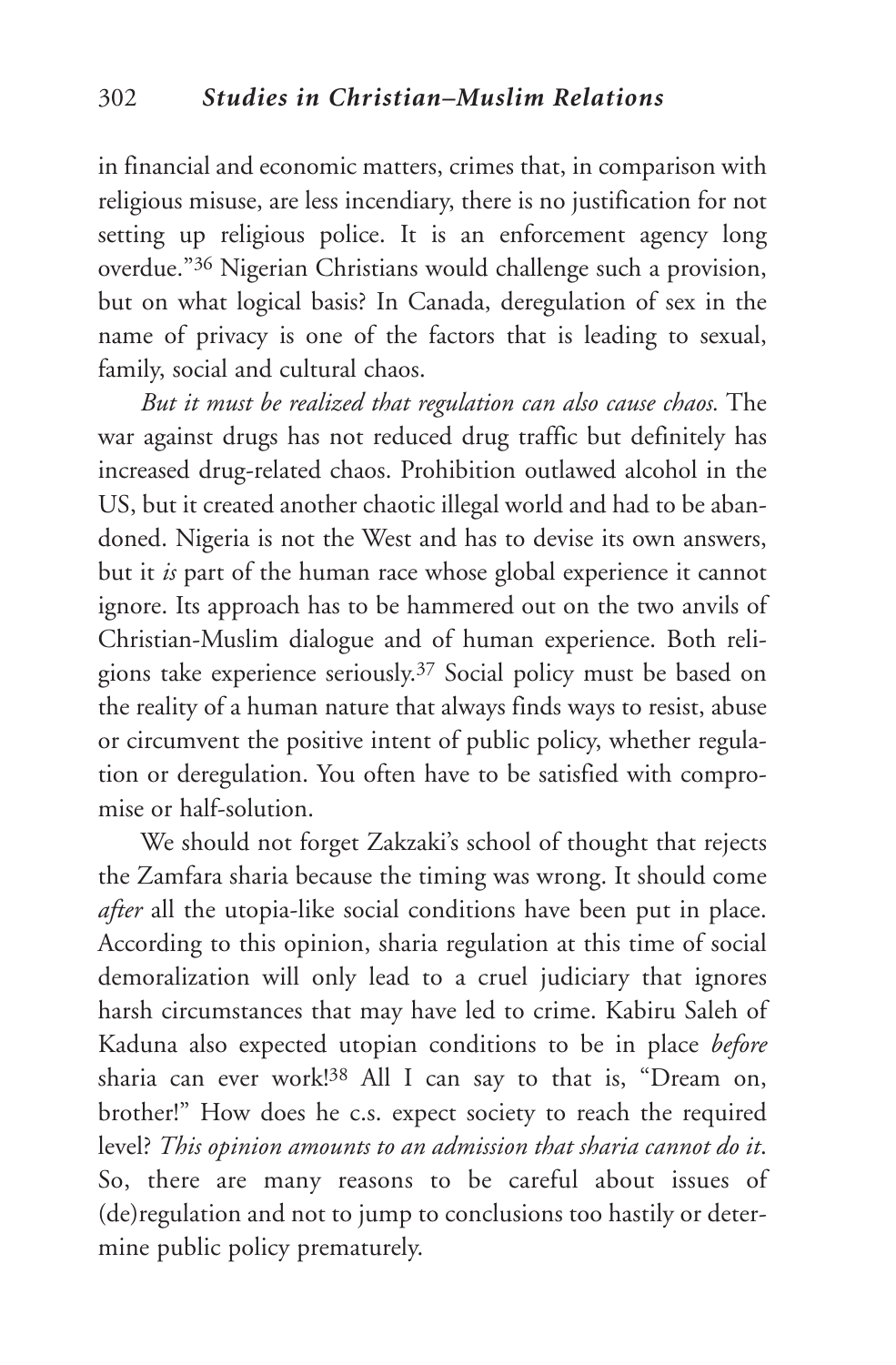*I propose that more consideration be given to the potential role of the religious aspect of the problems of religious, moral and other forms of chaos and lean less on the legal. Adherents of the two relgions should consider ways in which both can provide spiritual motivation from the heart rather than from external laws. They should also explore how governments can encourage and support churches in this task.*

I have just stumbled onto the subject of revival, one that both Christians and Muslims are pushing for.39

## ▲ *Gender Separation* \_\_\_\_\_\_\_\_\_\_\_\_\_\_\_\_\_\_\_\_\_\_\_\_\_\_\_\_

Earlier volumes in this series are replete with gender issues. Please turn to their indices to remind you of the details. The revived sharia invigorated gender distinctions and separations with a vengeance hardly ever encountered before. Major issues were separate public transportation, separate education, female uniforms and dress code in general. Christians as well as many Muslims strongly objected to these measures.

As in other gender issues, here, too, the motivation is to eradicate immorality from society. This is to be achieved by "protecting" the high honour of women. "God has told us that they are really precious and should be given utmost care." Proper public transport will help protect their honour.<sup>40</sup> Christians do not experience these as honour provisions. To them transport separation spells inconvenience, oppression and humiliation. Christian women are even prevented from traveling with their husbands!<sup>41</sup> They object to these provisions and, with the cooperation of CAN, even have provided their own alternative Christian drivers. As far as Christians as well as many educated Muslim women are concerned, the only appropriate action here is simply to withdraw these provisions.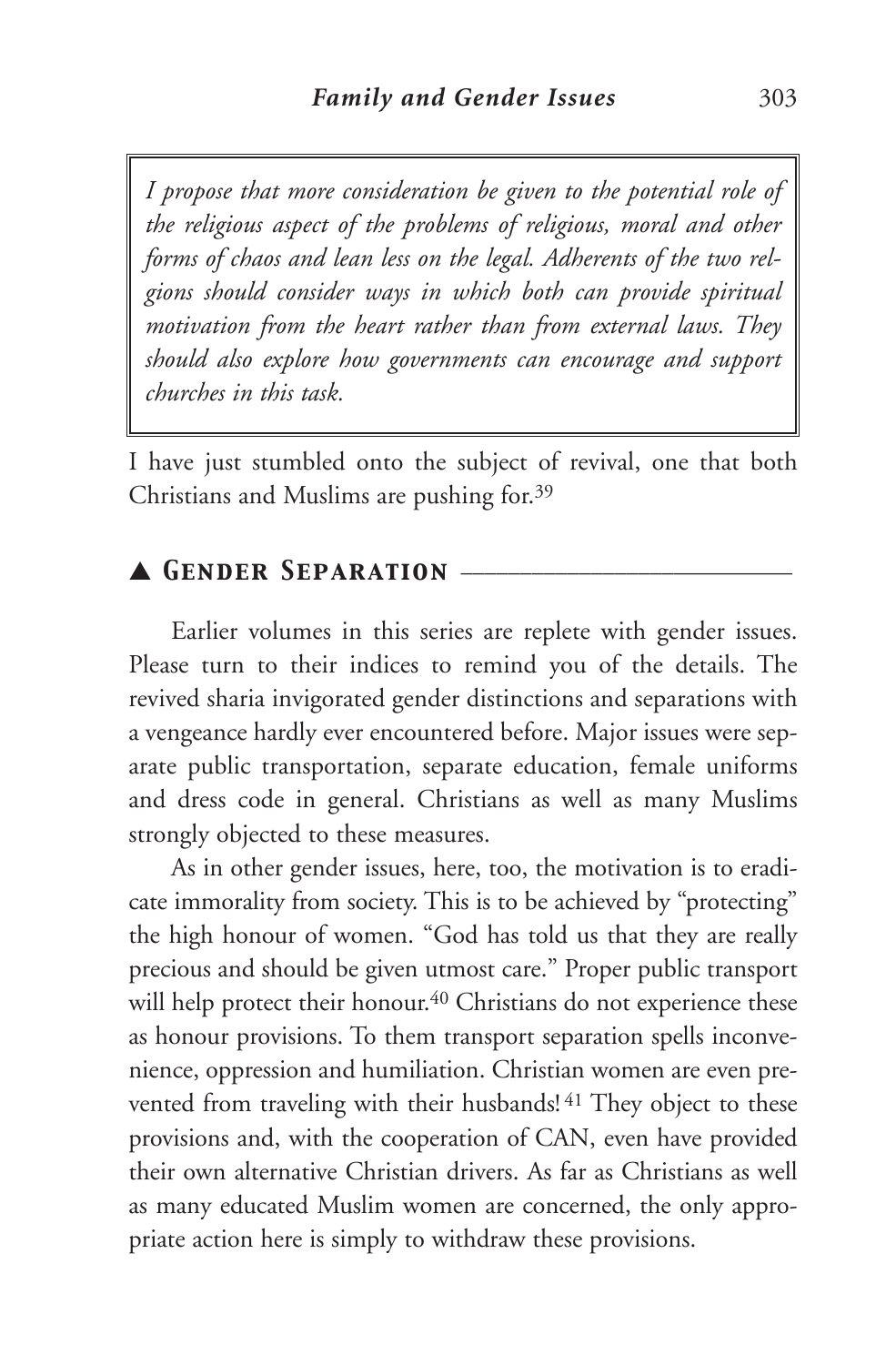The provision for separate transportation might not have become the problem it did if the transportation sector had been fully developed and adequate transport available for all. Even in buses plying the streets of my Canadian city, it is obvious that most men and women prefer not to sit next to random members of the opposite sex; they generally sit next to gender mates or, often, will remain standing. In both Egypt and Japan some trains dedicate wagons to females to avoid harassment. No one complains about such separation. Indiscriminate public mixing of genders seems to meet with natural resistance in widely different cultures, even in the sexually wide-open West.

Even Lateef Adegbite, that icon of Yoruba Muslim wisdom, expressed skepticism for economic reasons about gender separation in the transport sector. His advice was to assign separate sections within the same facilities.42 Two additional reasons helped turn it into a controversial issue, namely, the Islamizing aspect of it along with the brutality of the '*yan agaji* in implementing it.43 On the motorcycle-taxis women passengers cling to unknown male drivers, a basic taboo. In addition, the prevailing female fashions rendered motorcycle travel offensive in the sharia atmosphere. Here is one sharia provision that should indeed have been kept in abeyance till there were adequate transport facilities, but it was one way for the government to demonstrate it meant business with sharia.

*Given the prevailing cultural and religious ethos of the region, and assuming all other conditions for it having been met, there is no good reason that in some distant future these provisions could not be considered acceptable. If women passengers would, for example, wear slacks, so much more appropriate for riding motorcycle, the current offences of immodesty would partially be overcome. Remember, the major community has the right to having its sensi-*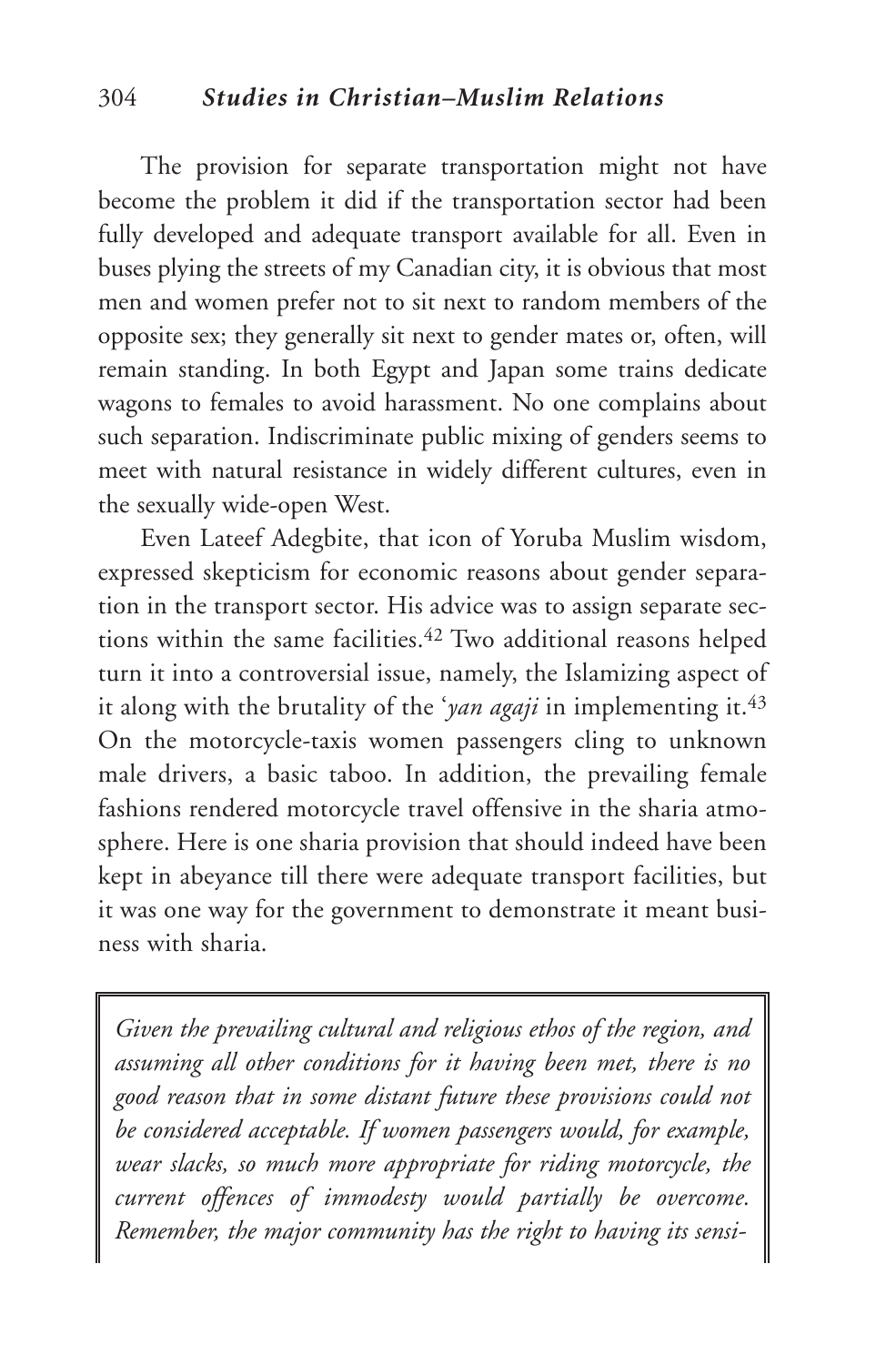*tivities honoured. In the meantime, sharia states should relax these provisions until they have provided adequate alternatives. The time is not yet.*

# ▲ *Dress Codes, Fashions and Modesty* \_\_\_\_\_\_\_\_

In Nigeria female fashions have over the last few decades exploded as a religious and cultural flash point. Major points of controversy include uniforms for schools, nurses, NYSC, sports and civil service dress. You have only to check out entries like "dress code" and "fashion" in the indices of previous volumes to become aware of the issues and their intensity. Generally it has been a matter of Muslim revulsion to Western type uniform designs that are seen as undignified, disrespectful, unbecoming, degrading, vulgar and upsetting to the male psyche. When Muslims either demand or impose replacement of these uniforms, Christians get up in arms and accuse Muslims of imposing Islam on them. Such steps are seen not in terms of their intrinsic worth but in terms of the Christian-Muslim struggle. Muslims regard those uniforms as the colonial imposition of crude and sex-arousing secular standards that need to be replaced by more modest designs.44 Hence the moves in some sharia states to impose more modest Muslim-friendly uniforms on all students, whether Christian or Muslim.

I can fully sympathize with the Muslim rejection of the crude, ill-fitting Western female uniforms in Nigeria that often push the limits of modesty, if not decency, and that generally rob women of any dignity. If one follows both the advance of secularism in the West and the changes in female fashion, there is good reason for seeing a definite link. Secularism increases; modesty decreases. Secularism causes a breakdown of standards of modesty and decency. Living as I do in Vancouver, one of the citadels of secularism, I see it around me every day. And then people are surprised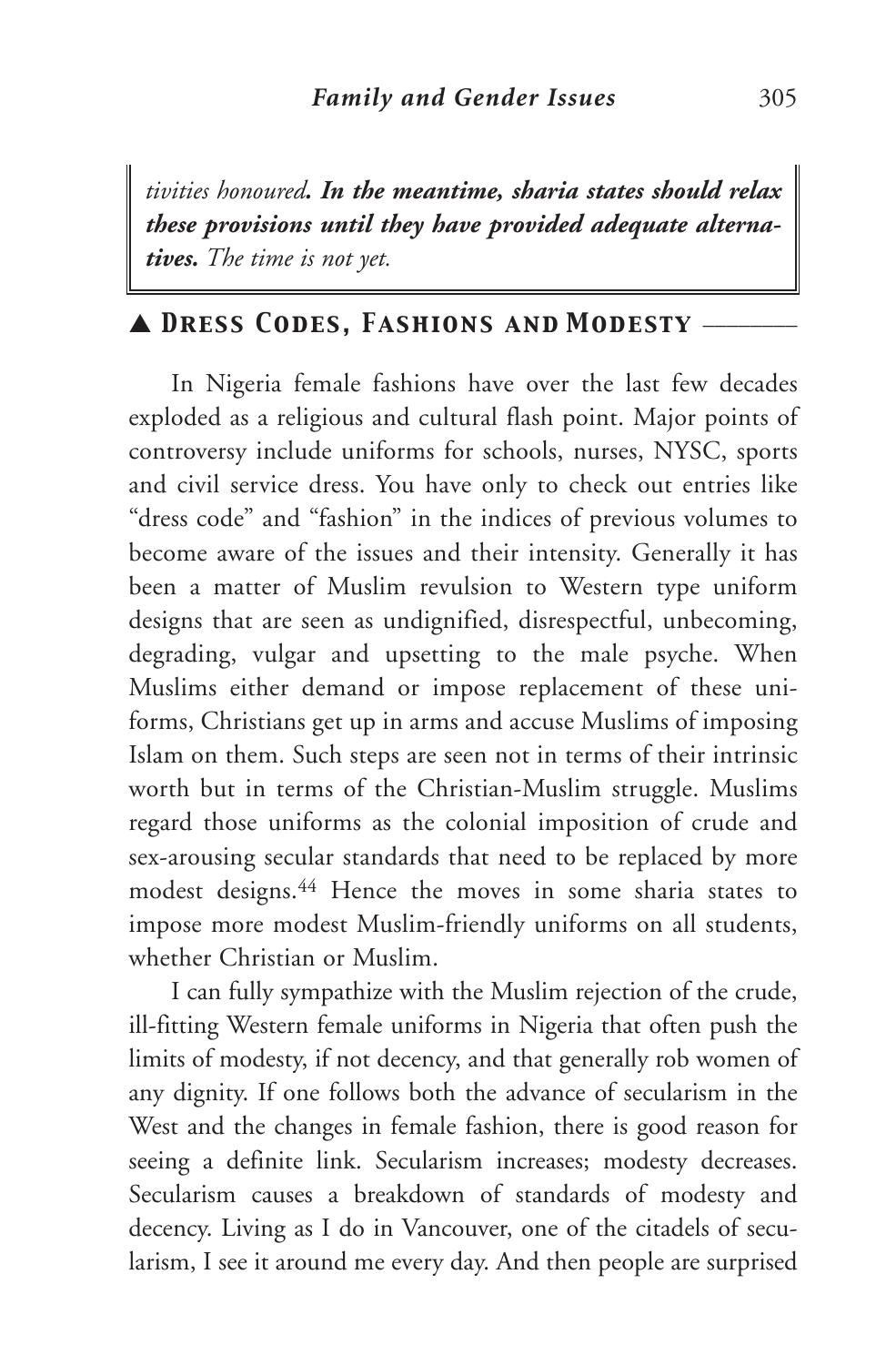at the increase of sexual predators, pornography and other sexual crudities. They seem blind to connections that seem so obvious to Muslims—and to me. Why, indeed, should Muslims tolerate the imposition of such crude standards?45

At the same time, Christians have good reason to suspect that this Muslim demand for more modest fashion is not merely driven by modesty but also by the Muslim plan to Islamize the country.46 For this reason, Christians tend to ignore the modesty issue and turn the controversy into a sharia issue. It is seen as an attempt to impose sharia on Christians, as just one more way to further the plan. And so Christians defend crude secular standards even when they fly flat in the face of Biblical teaching of modesty.

Please recall from Volume 7 the episode of Christian nurses in Bauchi sacked about their uniforms. In their defence, the Fellowship of Christian Nurses (FCN) wrote: "To forcefully implement the [Muslim] trousers uniform on all female nurses, regardless of their faith, appears to be a deliberate attempt to infringe on their fundamental human rights and religious freedom. The action of the Medical Centre is also an attempt to force the female Christian nurses to act contrary to the teaching of the Holy Bible as contained in Deuteronomy 22:5."47 The FCN here engages in a static reading of the Bible that ignores cultural issues and that is a fundamentalist Christian parallel to the static reading of sharia. As long as both sides persist in such reading of their texts, a compromise will be hard to come by. And as long as either or both sides continue to read all issues *only* through the lens of angry struggle instead of considering issues on their own merit, in this case modesty, dignity and respect, no progress will be made. It is complicated: It *could* be part of the Muslim push; it *is* at the same time a genuine issue of dignity and respect.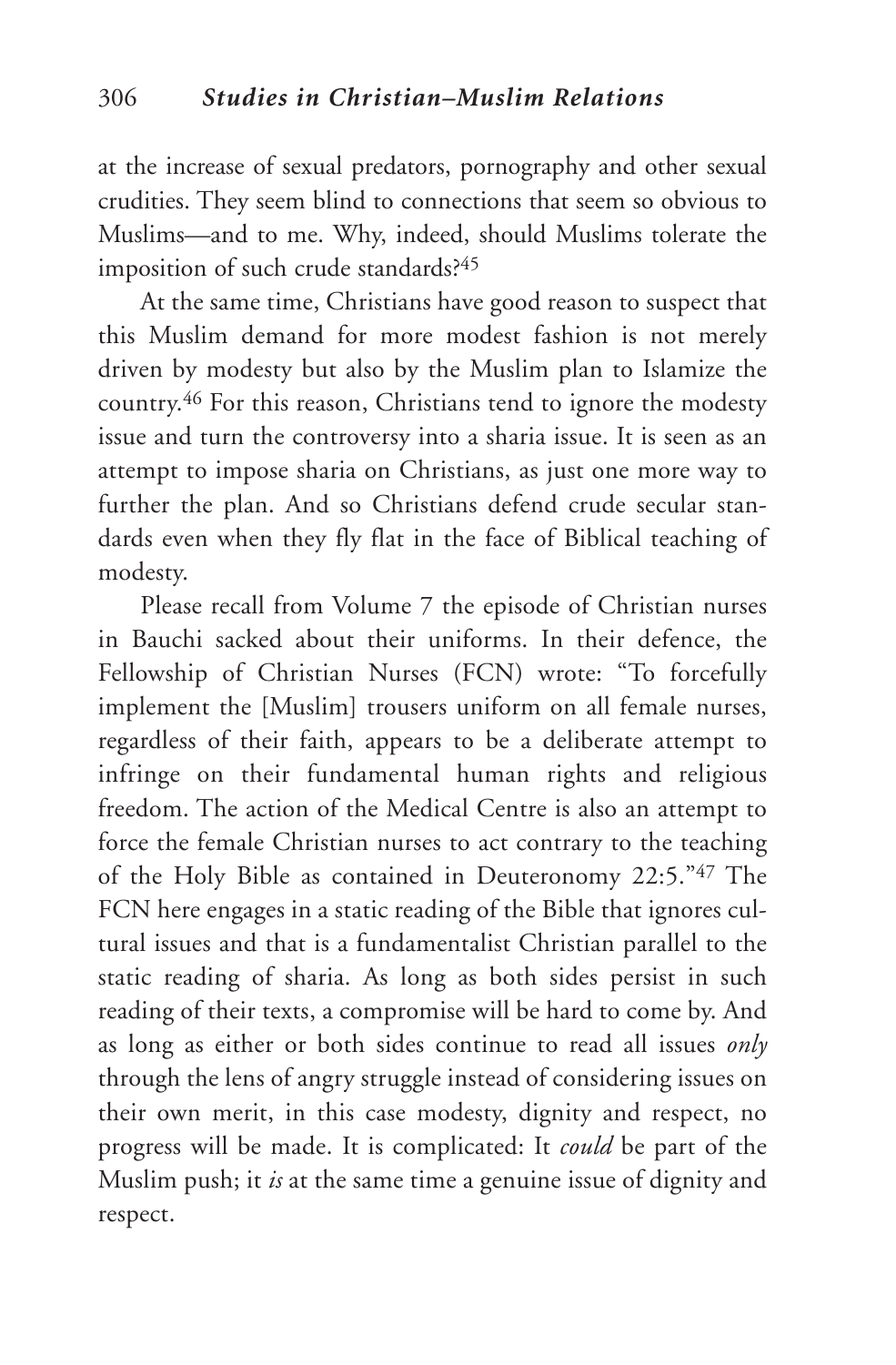If Christians do not want Muslim dress imposed on them, why should Muslims continue to accept the long-standing colonial imposition of Western secular fashions that do not even meet Biblical standards? Why do the Christian nurses not recognize that their style has long been imposed on Muslims and that it robs women of their dignity? Of course, replacing one imposition with another does not help any. I do not know whether the FCN first made alternative proposals that would meet the criteria of dignity and respect for both religions. That, at any rate, should have been the first step and might have avoided the conflict and the Christian response would have been constructive.

The solution once again lies in both sides shedding their anger, intentionally build relationships of trust and come to an agreement on uniforms—and fashion in general— that meet both Christian and Muslim standards of decency and modesty. Both should look at the issue itself and take it out of the context of imposition and struggle. Both are guilty of imposition. Both sides should reject the extremes they have developed from *burqah* to miniskirt. If some Muslim women wish to wear the *burqah*, they should have that freedom, but it should not be mandatory on anyone. On the other hand, the Christian church *should* ban all forms of immodesty found in its midst. They have some work to do, in Nigeria as well as the West.

Currently traditional members of the Northern community tend to object to women wearing slacks or trousers. They should realize that Muslim women in some Asian cultures do wear trousers, though they are clearly different from those worn by men. Even in the Bauchi conflict, the Muslim hospital administrator prescribed a Muslim uniform including trousers. Traditionalists cannot have everything their way. These *are* changing times that call for some compromise and new decisions. Even *their* fashion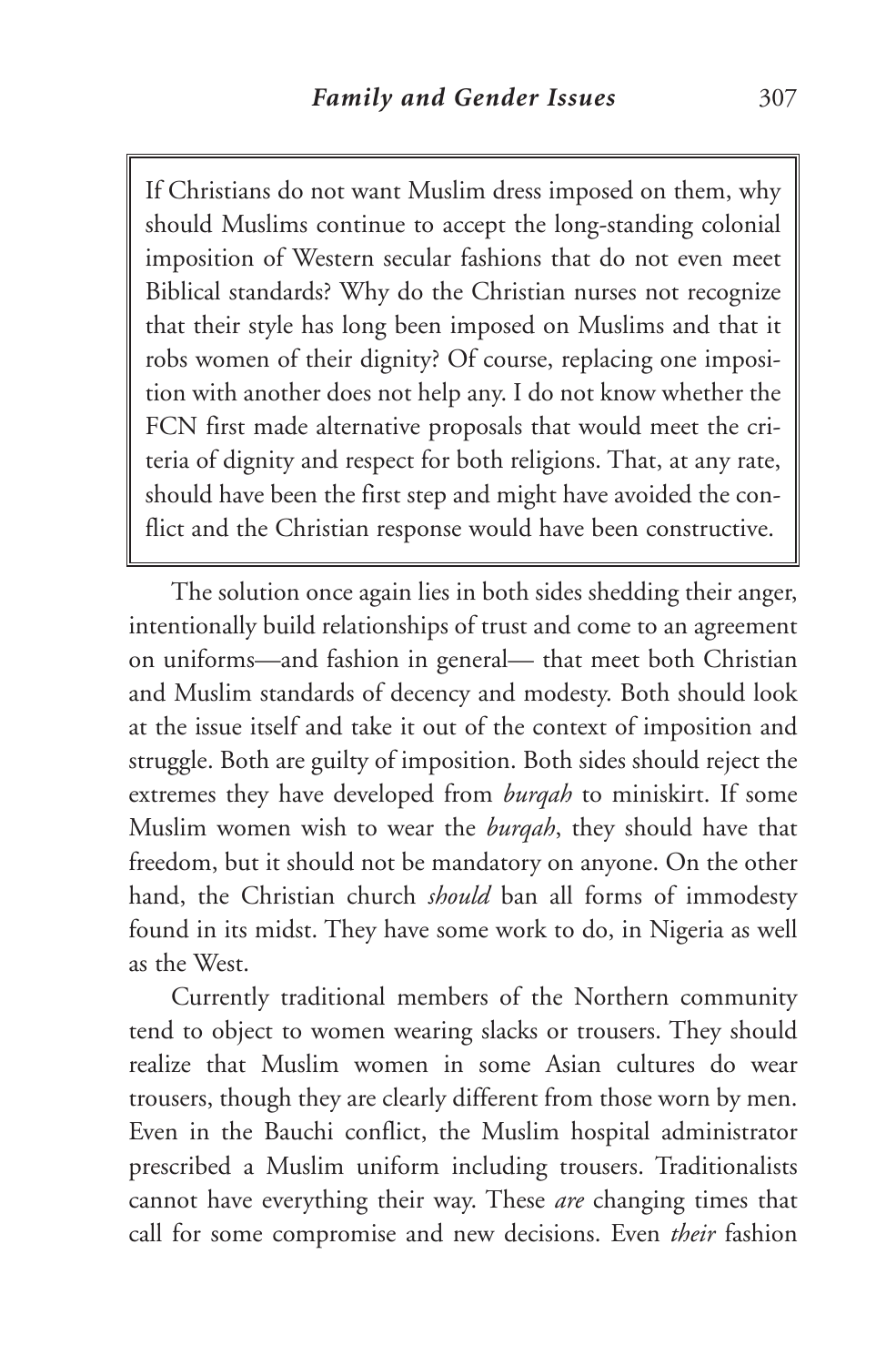probably started in the midst of controversy and scandal but was eventually domesticated and sanctified by religion.

But the problem is by no means restricted to female *dress*. The literature on the repression of sex and of gender relations among various Muslim cultures is full of allegations –and evidence?— that the strict gender separation causes unhealthy psychological sexual complexes, desires and dreams among both genders, not the least among men. Some Muslim men cope with this by totally imprisoning their women in their dress [*burqah*] and homes [*purdah*].48

Do men never dress provocatively? Why are they not instructed in modesty? Why do I write exclusively about female dress code?49 Possibly because I am a man and am not sufficiently aware of the sexual impact of men's fashions. Especially in the Nigerian context, I am not aware of provocative male dress at the same level as that of women. I believe that the problem with Muslim men is not *only* female dress but also male psychological fragility. And, of course, most of the writing is done by men! When Nigerian women do write, they do not usually, if ever, complain about male fashion as provocative. Is that a reflection of fewer problems there or are Nigerian women simply less psychologically fragile than their men?

Christians and human rights advocates in general object to turning fashion into a legal matter. That is what was happening in a number of sharia states.<sup>50</sup> An argument arose between Kano State Government and CAN about the former's alleged decision to impose Muslim dress on all students in all schools in the state, government and private both.<sup>51</sup> The Government argued:

*Education is all about discipline and morality, and the purpose of sending our children and wards to schools will surely be defeated if we cannot instill into their young minds the discipline of decent dressing and general good conduct.*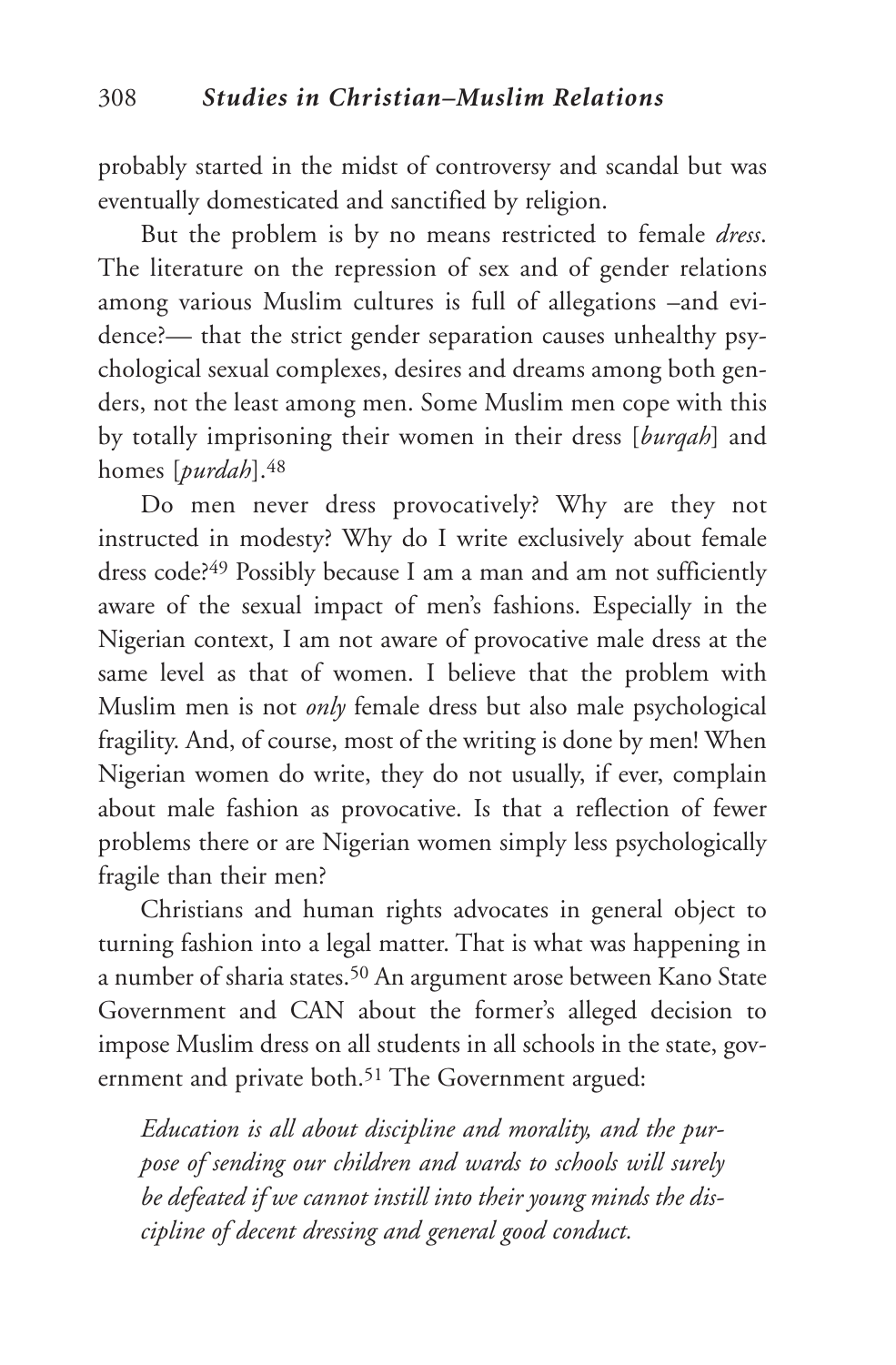*The Kano State Government is committed to instilling a morally right dress code among its students and therefore expects Northern CAN and indeed all well-meaning organizations to join hands to stamp out immorality and indiscipline in our schools and society. Acting on rumour and cheap religious sentiments will not help us in our struggle for a united Nigeria.*

There were moves towards more regulated dress everywhere. The governing body of BUK published a dress code incumbent on all students, one that called for decent, smart and respectable fashion. The code was said to be "initiated to imbibe sound moral values in the students."52 It was also a big issue at ABU. Sule Machika wrote a powerful paper at ABU that covered all the issues—pardon the pun!—and is a *must* read. In fact, I encourage you to delve deeply into the entire resource-rich *Companion CD* folder on the subject. It was absolutely necessary, according to Machika, for ABU to develop a dress code.<sup>53</sup>

*And why not, if it is found that blatant sexual fashion in Nigeria leads to a general lowering of modesty standards and encourages risky sexual behaviour? If the government ends up picking up the broken pieces of sick bodies, then it also has the right to insist on preventive intervention.*<sup>54</sup> *Then governments and other public institutions, especially religious ones, may need to impose some positive standards. Nigeria should not adopt the Western pretence that men and women can freely intermingle, dressed provocatively, without problematic sexual and other relational consequences.*<sup>55</sup> *So, human rights, yes, but only in tandem with its correlative of human responsibility for each other. We have the God-given right to dress creatively, to express ourselves, yes, but you also have the duty to do so within the bounds of modesty and responsibility to our*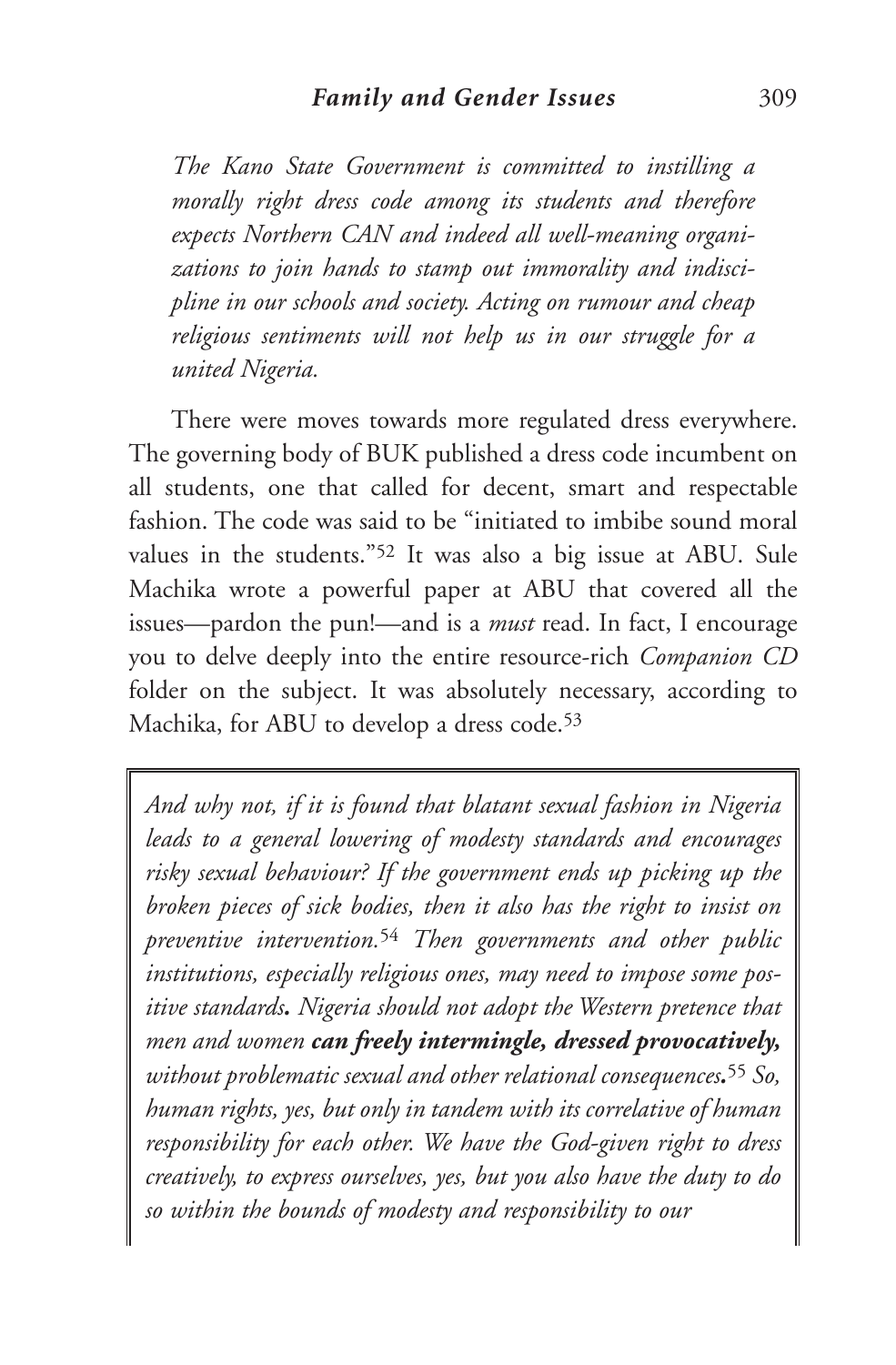*neighbours, to build them up, not pull them down—even less, to seduce them. This is the classic stance and continuing norm of both Christianity and Islam. We need to work together at this front and push back the borders of a brutalizing and degrading secularism.*

Of course, the issue of Muslim female garb has been internationalized and become the focus of much controversy even in the West. It has become a highly emotional and even political symbol in some countries. When Turkey decided to go secular earlier in the 20th century, it prohibited the *hijab.* Some Muslim women in the West have used the *hijab* or even the *burqah* as a fulcrum for advancing Muslim rights, attempts that have sometimes backfired on them. You will find no general global Muslim consensus on the subject. Rachid emphasizes the Muslim insistence on modesty and piety, but how women choose to abide by these criteria is up to them. The majority do not wear the veil, while the *burqah* is not even mentioned in the Qur'an. When I observe Muslim women in Vancouver who come from many different cultures, I see a general attitude of modesty, but beyond that there is a wide range of female dress, including slacks.

I make the above point to emphasize to Nigerian Muslims and Christians that Muslim female dress is not uniformly regimented around the globe; it varies a great deal. It is interesting and telling that many liberated, educated Muslim women, including Western converts, write of the sense of liberation they experience when wearing the *hijab*, for they now feel protected from the foraging gaze of sex-crazed men.56 *This global picture means that local Muslims have neither religious right nor religious reason to impose their own narrow definition of proper female dress even on Muslim women, since there is obviously wide leeway,* let alone force it on Christian females. That awareness should help Christians oppose such impositions—while simultaneously recognizing that they also